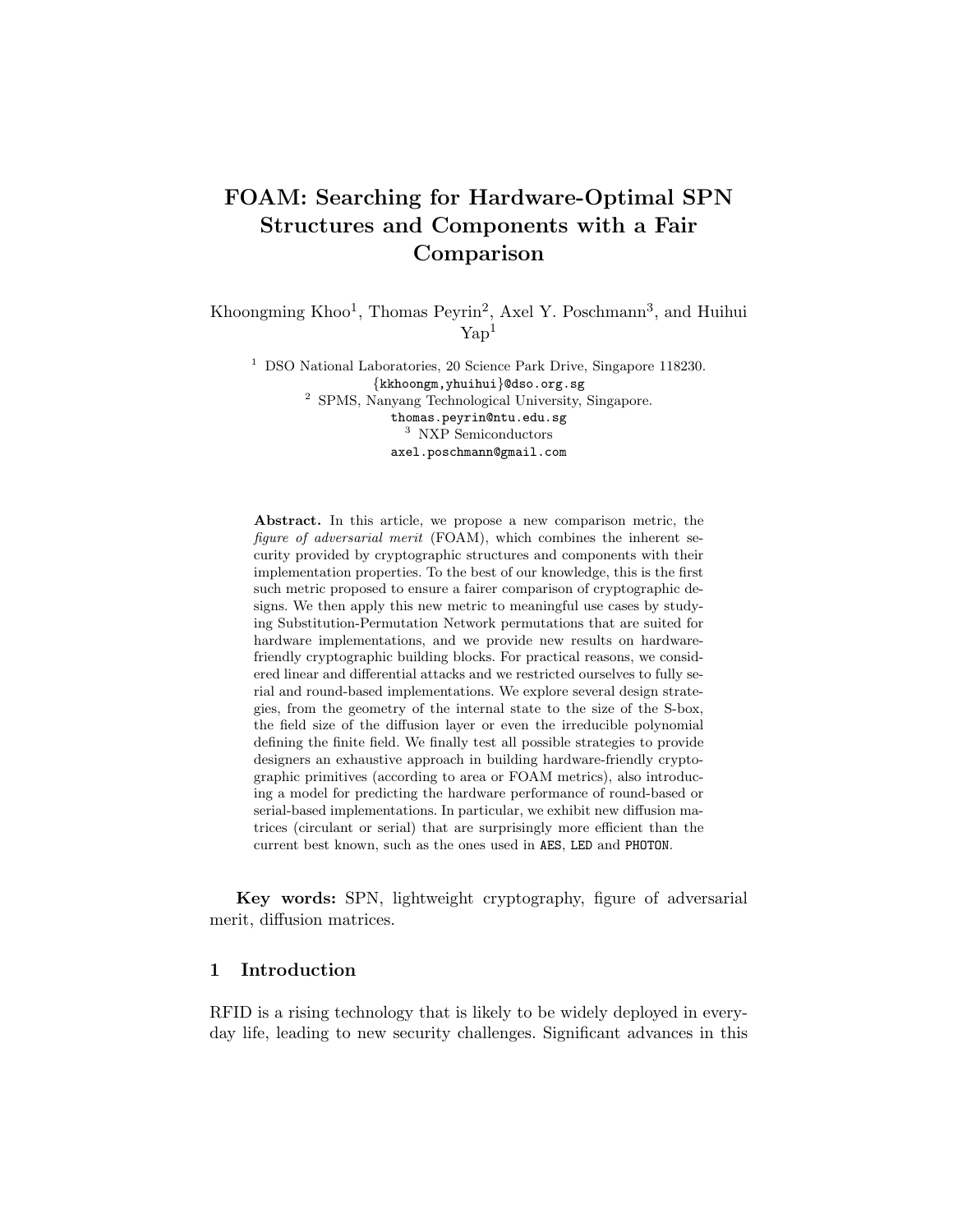area have already been obtained. In particular, many lightweight block ciphers [\[8,](#page-17-0)[10,](#page-17-1)[15,](#page-17-2)[19\]](#page-17-3) have recently been proposed, and designing such ciphers is not an easy task as showed by the numerous candidates that eventually got broken. Moreover, it is interesting to note that in most privacy-preserving RFID protocols proposed [\[1,](#page-16-0)[16,](#page-17-4)[17\]](#page-17-5) a hash function is required, and since a hash function can be easily built from a block cipher (for example with the Davies-Meyer mode) or a permutation (for example with the sponge construction  $[7]$ , a crucial question for the researchers is how to design a hardware efficient permutation.

Hardware efficiency can have very different meanings depending on the utilization scenario targeted by the designer. For example, a classical metric is to estimate the minimum silicon area required by the primitive to perform the cryptographic operations. This, of course, depends on the parameters of the function itself (the area is highly dependent on the amount of memory required) and most lightweight block ciphers have a rather small block size of 64 bits. It is to be noted that the area is usually not directly linked to the security of a primitive, as adding extra rounds will have an impact on the throughput of the implementation, but only a very limited one concerning the area (we assumed that the function has no weakness that is independent of the number of rounds). Area and other metrics such as throughput, latency or power dissipation can be traded-off for one another, making the comparison between different primitives difficult. In the direction of fairer comparisons of hardware implementations of cryptographic primitives, Bogdanov et al. [\[9\]](#page-17-7) introduced the efficiency metric throughput/area in order to take in account these tradeoffs. However, the possibility of trading off throughput for power was not taken in account and Badel *et al.* [\[2\]](#page-16-1) proposed instead a *figure* of merit, defined as  $FOM =$  throughput/area<sup>2</sup>. However, as of today, no metric takes in account the inherent security of a building block, therefore making it hard to compare for example two diffusion matrices that have different area footprint and different branch number.

The construction of good diffusion matrices has always been an important research topic in cryptography, equally important as the search for good confusion functions. The AES [\[13\]](#page-17-8) for example uses a  $4 \times 4$  matrix with elements in  $GF(2^8)$ . This matrix is Maximum Distance Separable (MDS), which means that it has a branch number of 5, optimal for a  $4 \times 4$ matrix. However, this security feature comes at a cost that computations in  $GF(2^8)$  might not be the best choice for some hardware purposes, even though special care has been taken by the designers to choose a circulant matrix instantiated with lightweight coefficients of low Hamming weight.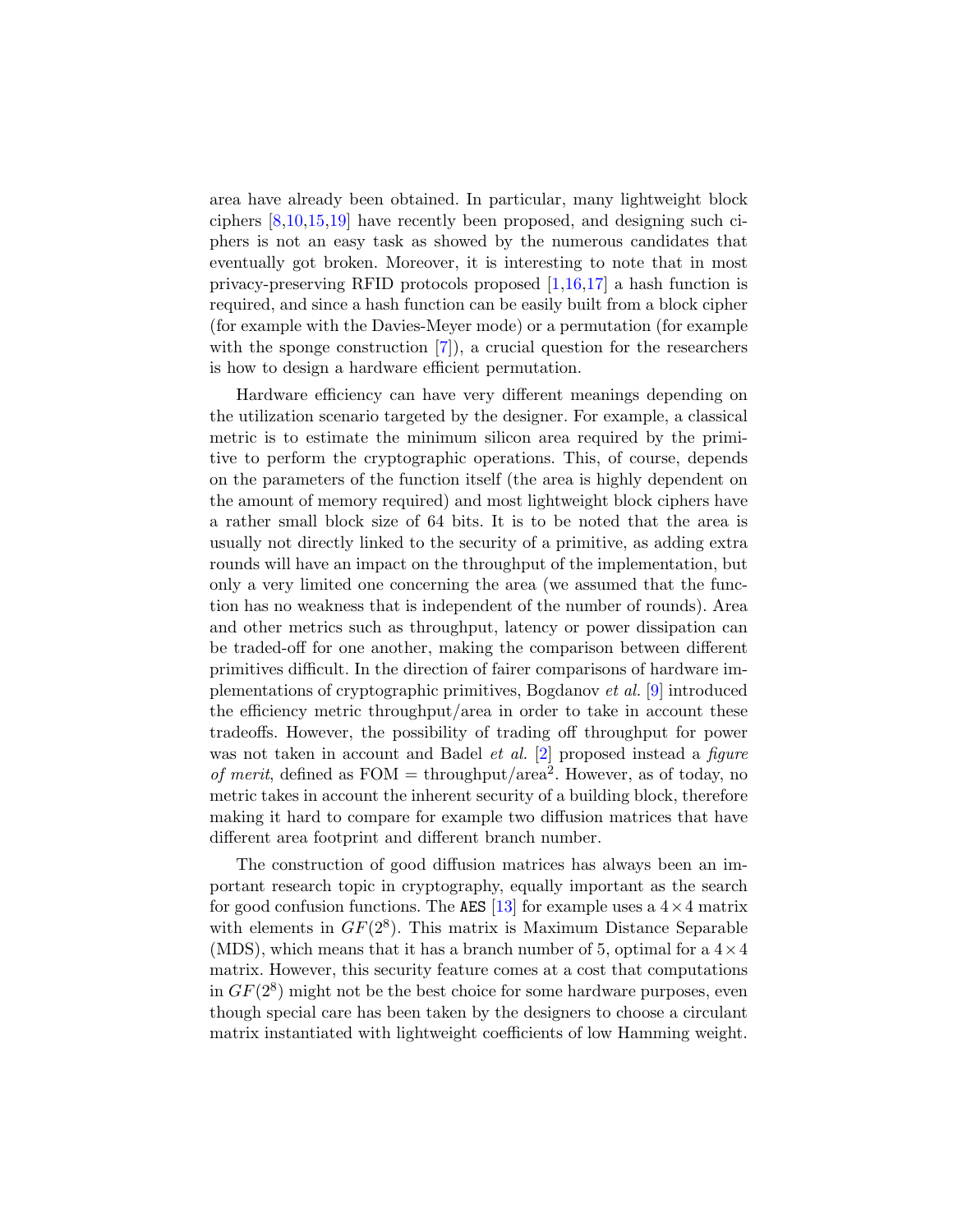Recently, Guo *et al.* [\[14](#page-17-9)[,15\]](#page-17-2) described a new type of diffusion matrix, socalled serial, that trades more clock cycles in the execution for a smaller area. This idea was later extended to the use of linear Feistel-like structures or Linear Feedback Shift Registers (LFSR) to build the diffusion matrix  $[18,20]$  $[18,20]$ . On the opposite side, PRESENT  $[8]$  uses a simple bit permutation layer, the real diffusion coming in fact directly from the S-box application. The advantage being that a bit permutation layer is basically free in a hardware implementation. Now, one may ask the following question: what is better when the goal is to maximize some hardware metric, a very weak diffusion matrix with a low area footprint, or a strong diffusion matrix but requiring more silicon?

More generally, many different trade-offs exist when building an AESlike Substitution-Permutation Network (SPN) primitive, such as the general geometry (number of lines and columns), what size of S-box, what type of matrix, with what branch number, in what finite field, with which irreducible polynomial, etc. When a cryptographer would like to design a permutation with a specific hardware efficiency metric in mind, it is not trivial for him to make the best construction choices directly. Since implementing many different trade-offs is very time consuming, he will have to rely on his own intuition when picking the basic building blocks and choosing the general structure of the primitive, therefore accepting that his final design might not be optimal.

Our contributions. In this article, we study the problem of designing hardware efficient permutations for lightweight symmetric key cryptography purposes, and we propose new promising diffusion matrices as building blocks. We first explain in Section [2](#page-3-0) the family of functions that we will study, namely AES-like SPN permutations, and we describe a new generalized diffusion layer (i.e. the ShiftRows function in AES), that allows a provable optimal diffusion even for non-square internal state matrices. Then, we introduce in Section [3](#page-6-0) a new metric, the *figure of adversarial* merit (FOAM), that for the first time takes into account the inherent security provided by the primitive. We then explain in Section [4](#page-7-0) the various SPN design tradeoffs that we will consider for our comparisons, such as the geometry of the SPN, the S-box size, the type of matrix (circulant or serial), the field size for the diffusion or even the irreducible polynomial. The goal being that the designer only has to input the type of implementation (round and/or serial) and the size of the permutation he would like to build, and he can directly get the SPN structure and its internal components that are the best suited for him. We study in Section [5](#page-9-0)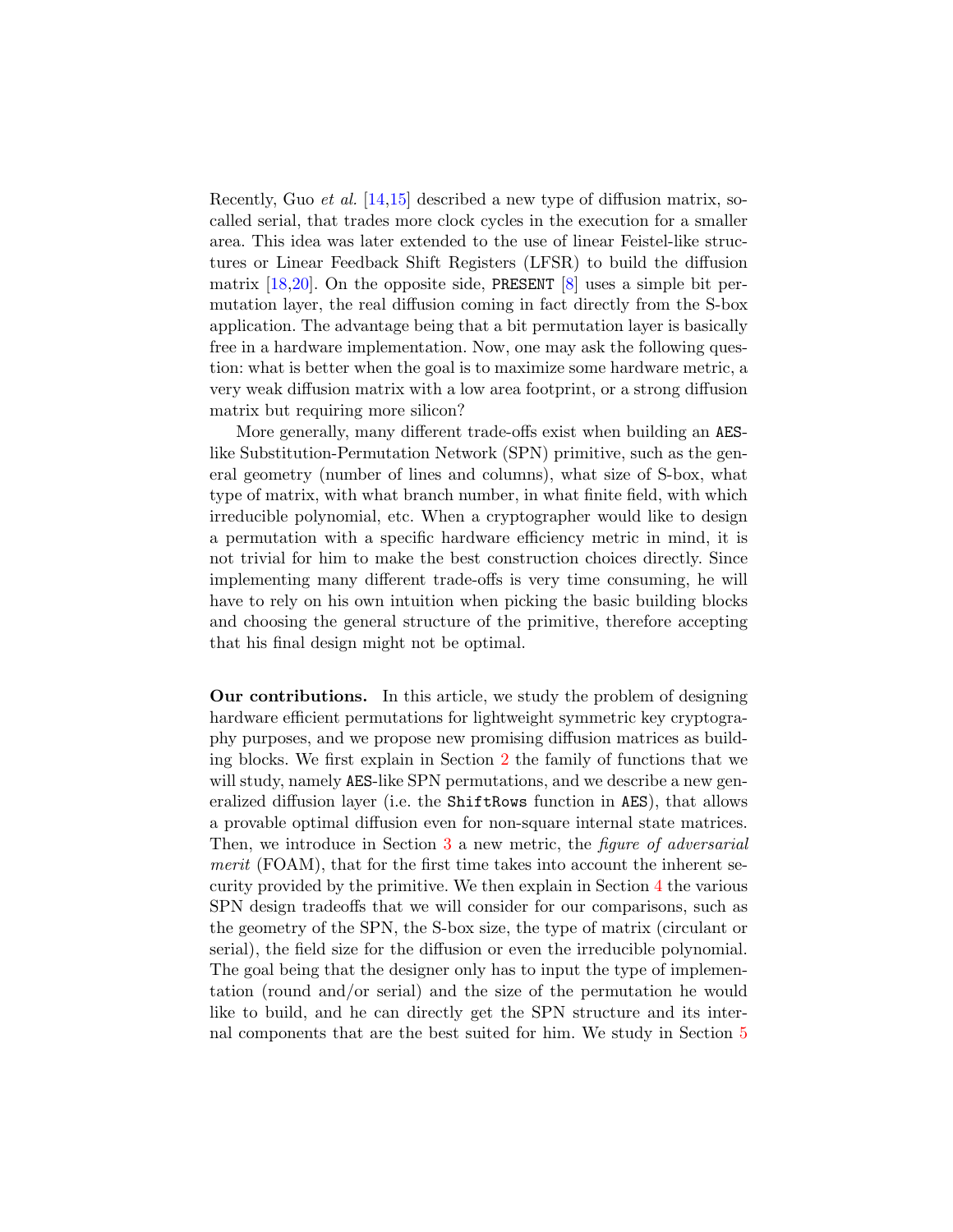the security of the AES-like SPN permutations by only taking in account simple linear/differential attacks. In Section  $6$ , we present formulas for estimating various parts of the ASIC implementations. We chose to focus our work on designing permutations only since many cryptographic primitives can be built from them. Therefore, we will not cover other components such as key schedule for a block cipher, or message expansion for a hash function. Moreover, due to the obviously vast amount of implementation trade-offs, we restricted ourselves to the two most important cases: fully serialized and round-based.

Finally, the results obtained by our analysis are given in Section [7,](#page-11-0) with the best diffusion matrices and SPN parameters we could find for many different scenarios. Notably, we show that the diffusion matrices of ciphers such as AES, LED or PHOTON are not the best possible choices. For example, in the case of AES encryption, a circulant matrix with coefficients  $(0x01,0x01,0x04,0x8d)$  would have been, surprisingly, a better choice in terms of implementation while keeping the same MDS security.

# <span id="page-3-0"></span>2 Generic SPN with generalized optimal diffusion

In this section, we describe the family of AES-like SPN functions. Our scope is classical, but we propose a new generalized diffusion layer that allows an optimal diffusion even for non-square internal state matrices.

### 2.1 Extended AES-like permutations

An *n*-bit AES-like SPN permutation transforms an  $r \times c$  array of *s*-bit cells  $(n = r \times c \times s)$ . During one round, each cell is first transformed by an s-bit S-box (similar to the AES SubBytes operation). Then each r-cell column is transformed by an  $r \times r$  diffusion matrix (similar to the AES MixColumns operation), followed by an optimal diffusion<sup>[4](#page-3-1)</sup> which permutes the c cells of each row to provide further mixing (similar to the AES ShiftRows operation). Finally, an  $(r \times c)$ -cell constant is xored to complete a round transformation (in block-cipher design, this phase is a subkey addition, but we will not consider key-schedules here). In AES, we have a square array  $r = c = 4$  and cell size  $s = 8$ -bit. The diffusion matrix is usually defined over the finite field  $GF(2<sup>s</sup>)$  because of the s-bit cell size. Sometimes, we might actually use a smaller subfield

<span id="page-3-1"></span><sup>4</sup> Note that here, without loss of generality, we apply the permutation operations from right-to-left, i.e. SC (SubCells) is first applied, followed by MC (MixColumn) and then the optimal diffusion.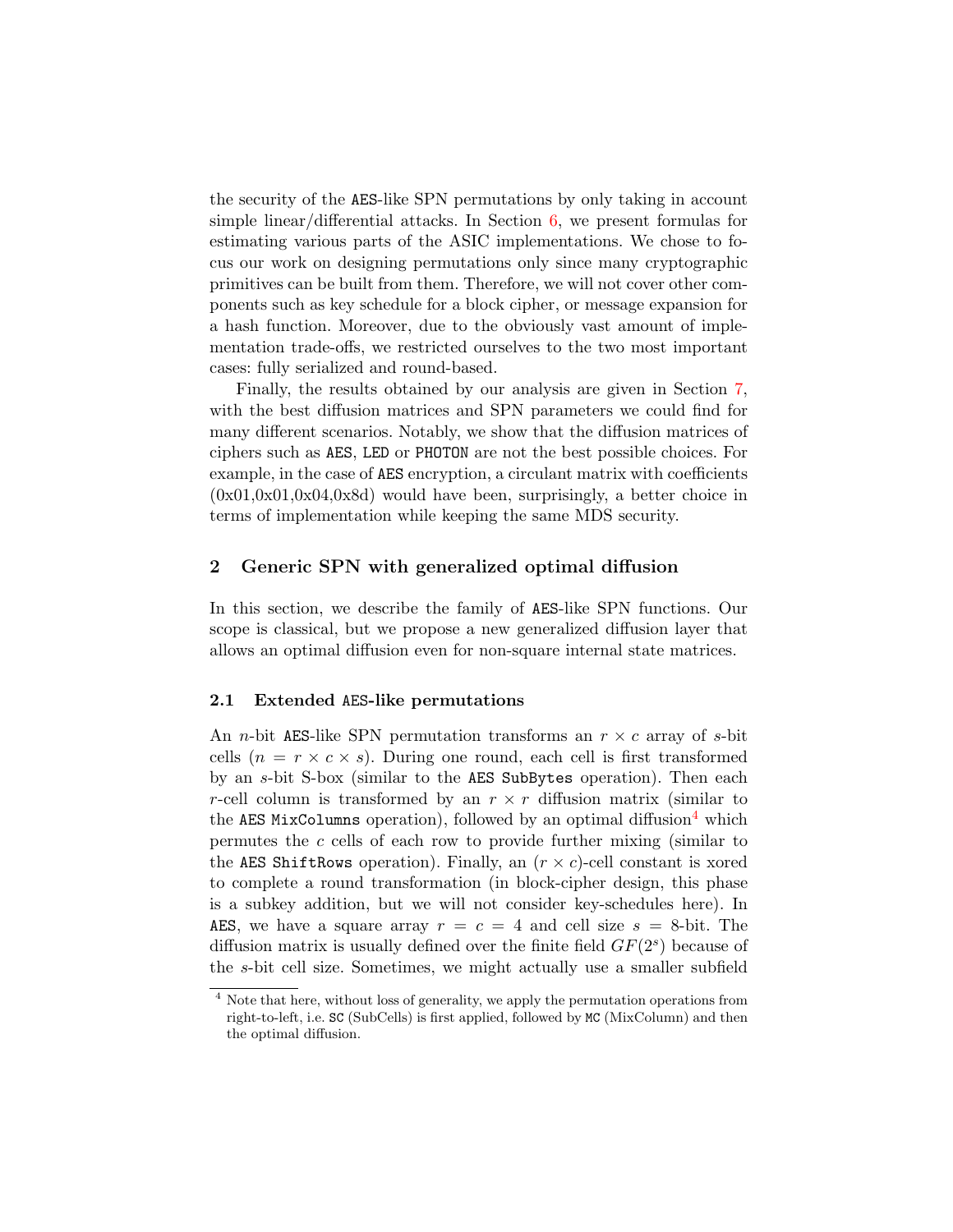of size  $GF(2<sup>i</sup>)$ , *i* divides *s*, in order to define the diffusion matrix. This framework captures many known ciphers such as AES, PRESENT, LED, etc.

A cell is called differentially (resp. linearly) active if its value (resp. mask value) is non-zero in a differential (resp. linear) attack. The differential branch number of a diffusion matrix is the minimum number of differentially active input and output cells (among all non-zero inputs). The notion of linear branch number is similar, except that we consider the transpose of the diffusion matrix instead. From this point onwards, we will not distinguish between differential and linear branch number unless necessary. That is, when we say a matrix has branch number  $B$ , both its differential and linear branch numbers are equal to B. The maximum branch number for an r by r diffusion matrix is  $r + 1$ , and a matrix which achieves this optimal branch number is called MDS. If the diffusion matrix has branch number  $r$ , then it is called almost-MDS.

### <span id="page-4-0"></span>2.2 The generalized optimal diffusion

In this section, we generalize the concept of optimal diffusion [\[13\]](#page-17-8) for nonsquare state array. This has been done already when  $r < c$  with a security bound equivalent to the case where  $r = c$  (square array) [\[13\]](#page-17-8). When  $r > c$ and c divides  $r$ , a simple generalization has been proposed in [\[11\]](#page-17-12) where a 4-round security bound is proven when the diffusion matrix is MDS. In this section, we propose a generalized optimal diffusion for the case  $r > c$ where c may not divide r and the diffusion matrix may not be MDS, i.e. for all branch number  $B \leq r+1$ .

An example of optimal diffusion is the ShiftRows operation of AES which helps to diffuse the effect of the AES SubBytes and MixColumns operation over 32-bit to the whole 128-bit block. The AES ShiftRows transforms a  $4 \times 4$  byte-array by rotating row r to the left by r bytes, for  $r = 0, 1, 2, 3$ . Due to ShiftRows, each byte of an input column is mapped to a different output column. This is captured by the concept of optimal diffusion (another example is SQUARE cipher [\[12\]](#page-17-13)'s ArrayTranspose map).

Definition 1. For an r-by-r cell-array, the optimal diffusion map is a cell-permutation that maps each cell of an input column to a different output column.

However, the optimal diffusion only applies for  $r \times c$  cell array where  $r \leq c$ . When  $r > c$ , there are not enough output columns c to map each of the r cells of an input column. Thus, we extend a new concept from [\[11\]](#page-17-12) called Generalized Optimal Diffusion (GOD) for  $r \times c$  cell-array when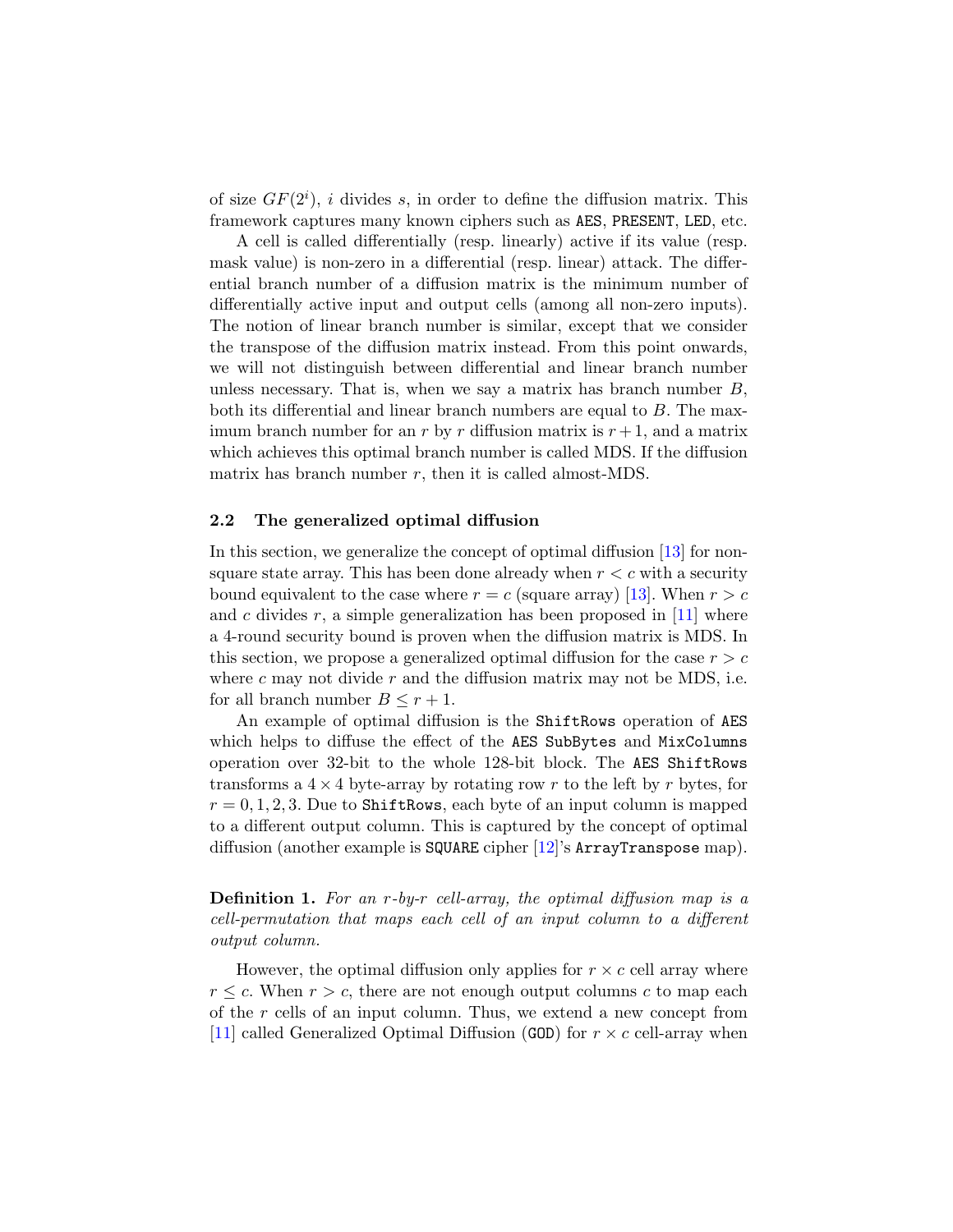$r > c$ , which we describe below<sup>[5](#page-5-0)</sup>. Our strategy is to distribute the cells of an input column as uniformly as possible to each output column.

**Definition 2.** For an  $r \times c$  cell-array, a generalized optimal diffusion is a cell-permutation such that looking at any r-cell column:

- 1.  $[r/c]$  input cells are mapped to each of  $(r \mod c)$  output columns.
- 2.  $|r/c|$  input cells are mapped to each of  $c-(r \mod c)$  output columns.

*Example 1.* Consider  $r = 5$ ,  $c = 3$ . For each input column of 5 cells,  $[5/3] = 2$  input cells are mapped to each of  $(5 \mod 3) = 2$  columns.  $|\dot{5}/3| = 1$  input cell is mapped to  $3 - (5 \mod 3) = 1$  column. One example is given by the transform of the following arrays:

|             | $a_1$ $b_1$ $c_1$ |                  |         | $a_1$ | $b_1 \quad c_1$ |       |
|-------------|-------------------|------------------|---------|-------|-----------------|-------|
| $a_2$ $b_2$ |                   | $\mathfrak{c}_2$ |         |       | $a_2$ $b_2$     | $c_2$ |
|             | $a_3$ $b_3$ $c_3$ |                  | maps to | $c_3$ | $a_3$           | $b_3$ |
| $a_4$       | $b_4$             | $c_4$            |         | $c_4$ | $a_4$           | $b_4$ |
|             | $a_5$ $b_5$       | $c_5$            |         | $b_5$ | $c_5$           | $a_5$ |

<span id="page-5-1"></span>Theorem 1. Consider a 4-round AES-like SPN as follows (omitting the constant addition since it has no effect on our reasoning):

 $GOD \circ MC \circ SC \circ GOD \circ MC \circ SC \circ GOD \circ MC \circ SC \circ GOD \circ MC \circ SC$ ,

where

- 1. SubCells is a nonlinear substitution layer with  $r \times c$  s-bit S-boxes acting in parallel.
- 2. MixColumns is a layer of c parallel MixColumn transforms each mapping r cells to r cells with branch number B, i.e.  $MixColumns(x_1, \ldots, x_c) =$  $(MixColumn(x_1), \ldots, MixColumn(x_c)),$  each  $x_i$  corresponding to a column of r cells.
- 3. GOD (generalized optimal diffusion) is as defined above which distributes the r cells of an input column almost uniformly to c output columns.

Then the number of active S-boxes over 1 and 2 rounds are at least 1 and B respectively. For 4 rounds it is at least  $B \times B'$  where  $B' = \max\{2; x+y\}$ and:

$$
\begin{cases}\ny = \min\{2 \times (r \mod c)\}; \lfloor B/\lceil r/c \rceil \rfloor\} \\
x = \lceil (B - \lceil r/c \rceil \times y) / \lfloor r/c \rfloor \rceil\n\end{cases}
$$

<span id="page-5-0"></span><sup>&</sup>lt;sup>5</sup> The Generalized Optimal Diffusion (GOD) defined in [\[11\]](#page-17-12) applies only when  $r$  is a multiple c. Here, we define GOD for any  $r > c$ .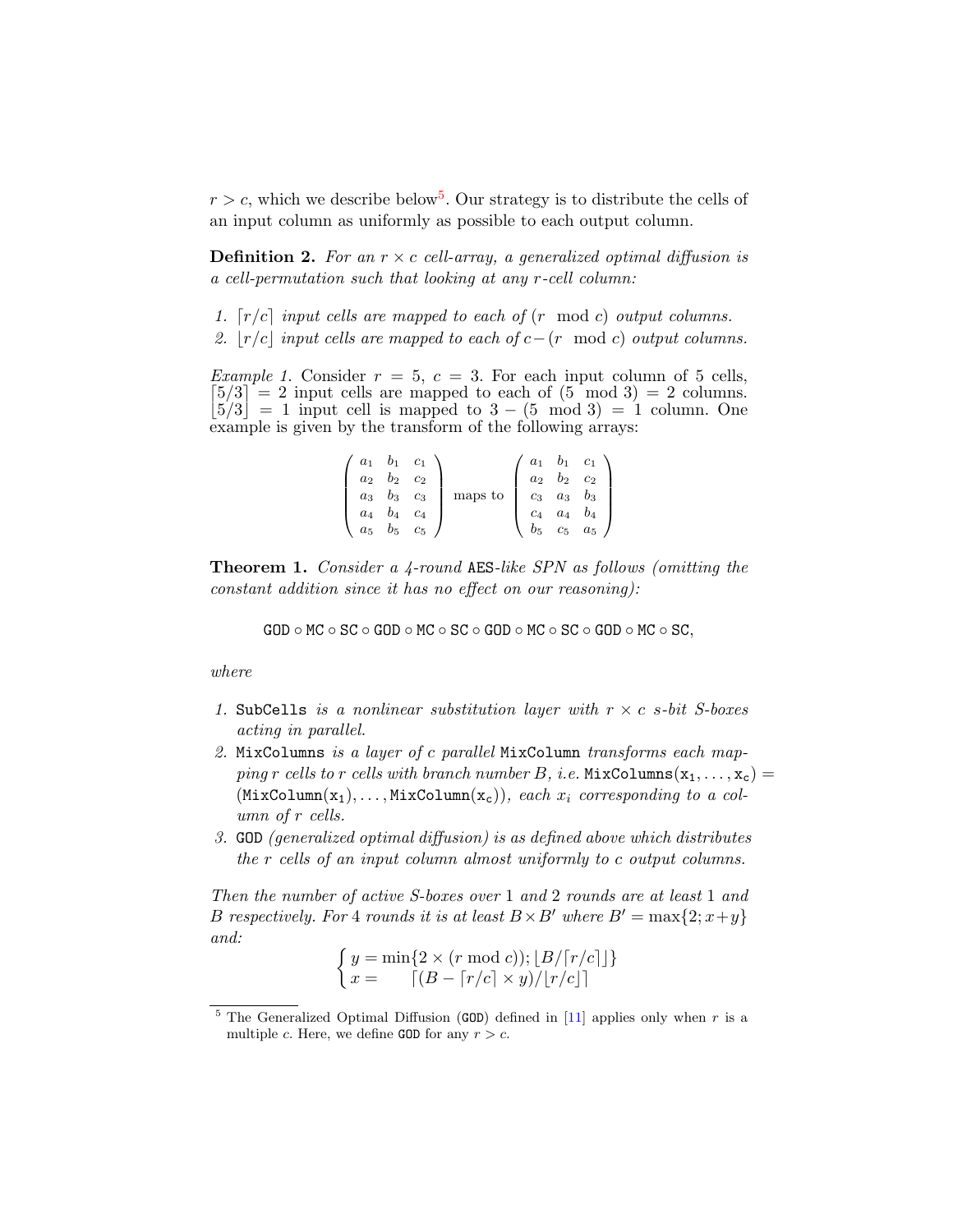We provide the proof of this theorem in the full version of this paper. We note that it is tight in the sense that it naturally provides a 4 round path that corresponds to a "luckiest" scenario for the attacker, which involves the minimum number of active Super-Sboxes (the  $(c \times s)$ -bit S-boxes composed of two SubCells layers surrounding one MixColumns).

Let us look at an application example of Theorem [1](#page-5-1) to derive the number of active S-boxes of an AES-like SPN structure, which cannot be deduced by the known results of [\[11,](#page-17-12)[13\]](#page-17-8). Consider an SPN structure with state size 24-cell, the diffusion matrices being an  $8 \times 8$  matrix with branch number 7, i.e.  $r = 8$ ,  $c = 3$  and  $B = 7$ . By Theorem [1,](#page-5-1) we have  $y = 2$  and  $x = 1$ , therefore  $B' = \max\{2; x+y\} = 3$  and there are  $B \times B' = 7 \times 3 = 21$ active S-boxes guaranteed over 4 rounds of this 24-cell SPN structure.

# <span id="page-6-0"></span>3 FOAM: Figure Of Adversarial Merit

As explained in the introduction, the various trade-offs inherent in any design of a cryptographic primitive make a fair and consistent comparison of software and hardware implementations thereof a challenging task. For hardware implementations exist a few metrics, like the Area-Time  $(AT)$ product, which multiplies the area in Gate Equivalents (GE) occupied by the design with the number of clock cycles required (the smaller the number, the more efficient is the design). Closely related is the *hardware* efficiency [\[9\]](#page-17-7), which divides the throughput at a given frequency by the area (hence the greater the number, the better the design). In order to also address the area-power trade-off, [\[2\]](#page-16-1) proposed a new Figure of Merit  $(FOM)$ : throughput divided by the area squared. The latter two metrics are frequency dependent, which can complicate comparisons.

We propose a new metric called Figure of Adversarial Merit (FOAM) in order to resolve the aforementioned shortcomings. It is defined as

$$
FOAM(x) = \frac{1}{S(x) \times A^2}
$$

where  $S(x)$  and A are basically equivalent to special definitions of speed and area, respectively. More precisely,  $S(x)$  denotes the speed of the cipher based on the number of rounds required to achieve a certain security x against some set of attacks (in this article, we will later restrict ourselves to simple differential/linear attacks). For a round-based permutation, it is defined as  $S(x) = p(x) \times t$  where  $p(x)$  represents the number of rounds required to achieve security  $x$ , and  $t$  the number of clock cycles to perform one round. Moreover, for SPN-based primitives, we decompose the area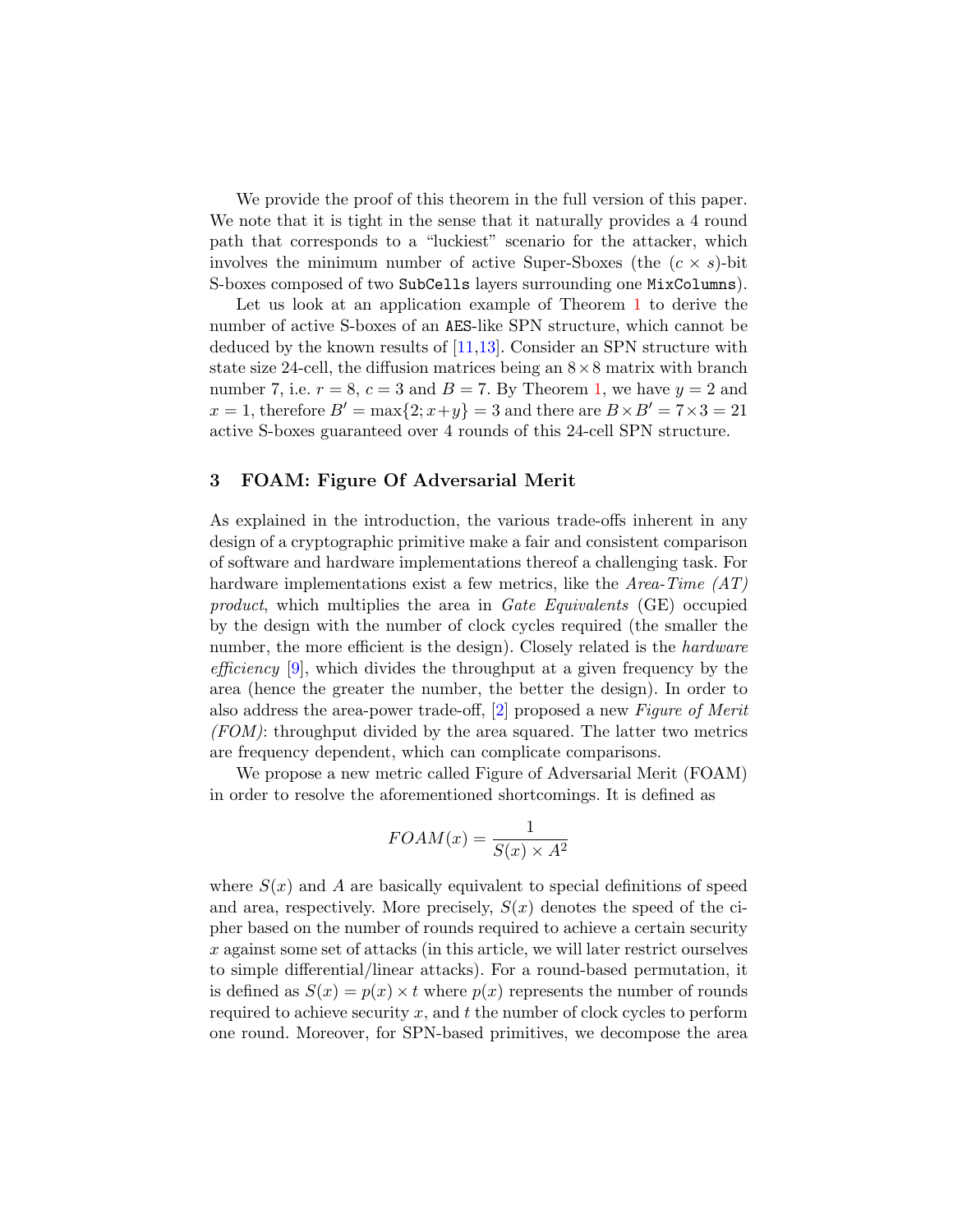requirements A into six parts: the intermediate state memory cost  $C_{mem}$ , the S-boxes implementation cost  $C_{sbox}$ , the diffusion matrix implementation cost  $C_{diff}$ , the constant addition  $C_{cst}$ , the control logic cost  $C_{log}$ , and the IO logic cost  $C_{io}$ :

$$
FOAM(x) = \frac{1}{S(x) \times A^2} = \frac{1}{p(x) \times t \times (C_{mem} + C_{sbox} + C_{diff} + C_{cst} + C_{log} + C_{io})^2}
$$

This FOAM metric will be useful to compare different design strategies, different building blocks (such as diffusion matrices) with a simple value computation. Even better, we would like to roughly compare all these possible design trade-offs without having the hassle to implement all of them: in Section  $6$  we present formulas to estimate these six subparts of the area cost and the number t of clock cycles required to perform one round. The value  $p(x)$  can be deduced by the number of active S-boxes proven in Theorem [1](#page-5-1) and the S-box cryptographic properties (see Section [5\)](#page-9-0). Note that in the rest of the paper, we consider that the security aimed by the designer is equal to the permutation size, i.e. we are aiming at a security of  $2^n$  computations (thus  $p(x) = p(2^n)$ ).

# <span id="page-7-0"></span>4 Trade-offs considered

We explain all the various trade-offs we consider when building an AES-like SPN permutation. The goal being that a designer specifies a permutation bitsize  $n$ , the metric he would like to maximize (area, FOAM), the degree up to which serial or round-based implementations are important, and he directly obtains the best parameters to build his permutation.

The S-box. One of the first choice of the designer is the size of the S-box, and we will consider two possible trade-offs:  $s = 4$  and  $s = 8$ . Note that, for simplicity, we will consider that the S-box chosen has perfect differential and linear properties relative to its size (one could further extend the trade-offs to non-optimal but smaller S-boxes, but the search space being very broad we leave this as an open problem).

The geometry of the internal state. When building an AES-like SPN permutation, one can consider several internal state geometries (the values r and c). The classical case is a square state, like for AES. However, depending on the diffusion matrices available, it might be worth considering more line-shaped or column-shaped designs.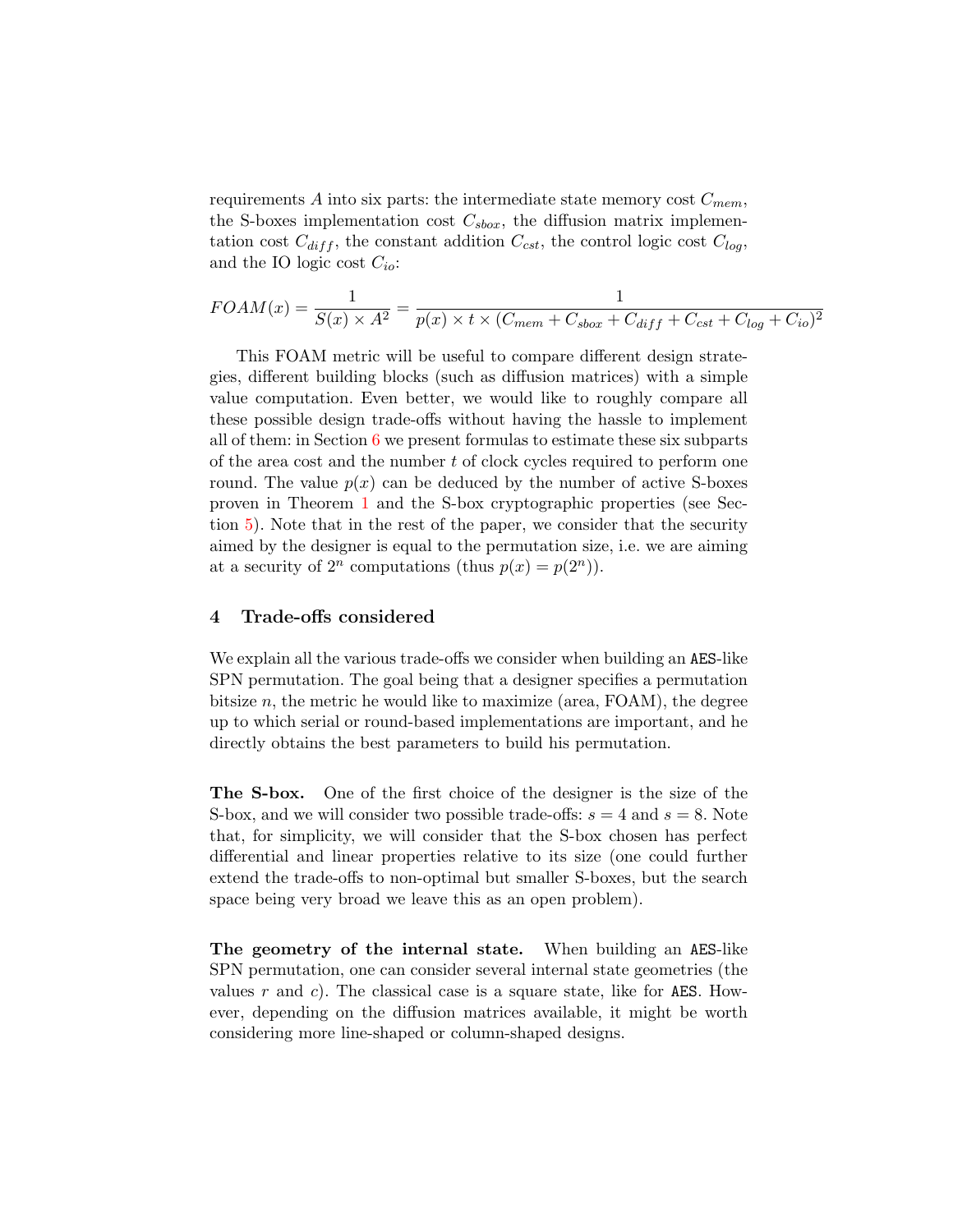**Diffusion matrix field size.** The designer can choose the field size  $2^i$ in which the matrix computations will take place. The classical case, like in AES, being that the field size for the diffusion matrix is the same as the S-box. However, depending on the diffusion matrices available, it might be worth considering designs with thinner diffusion layers but repeated several times. For example, in the case of AES, instead of the MixColumns matrix one could use a  $4 \times 4$  diffusion matrix on  $GF(2^4)$  applied two times (one time on the 4 MSB and one time on the 4 LSB of the 8-bit cells in the AES column). Overall, we will cover a scope from binary matrices (in  $GF(2)$  up to matrices on the same field size as the S-box (in  $GF(2<sup>s</sup>)$ ).

Irreducible polynomial for the diffusion matrix field. Once the field size  $2<sup>i</sup>$  is fixed, the designer can choose the irreducible polynomial defining the field. For  $i = 1$  and  $i = 2$  only a single polynomial exists, while for  $i = 4$  at most 3 choices are possible  $(\alpha^4 + \alpha + 1, \alpha^4 + \alpha^3 + 1, \alpha^4 + \alpha^3)$  $\alpha^4 + \alpha^3 + \alpha^2 + \alpha + 1$ ). For the  $i = 8$  case, many polynomials are possible (this was already observed by [\[3\]](#page-16-2)), thus in order to focus the search space we will only consider the irreducible polynomial used in AES  $(\alpha^8 + \alpha^4 + \alpha^3 + \alpha + 1)$ and in WHIRLPOOL hash function [\[5\]](#page-16-3)  $(\alpha^8 + \alpha^4 + \alpha^3 + \alpha^2 + 1)$ .

Type of diffusion matrix. The designer can choose what type of matrix he will implement, the two main hardware-friendly types being circulant or serial. In the circulant case, the designer picks  $r$  coefficients  $Z = (Z_0, \ldots, Z_{r-1})$  and the matrix Z is defined as

|  | $\begin{pmatrix} Z_0 & Z_1 & Z_2 & \ldots \end{pmatrix}$ |  |  | $Z_{r-2}$ $Z_{r-1}$                                                                                                                                                                                                           |
|--|----------------------------------------------------------|--|--|-------------------------------------------------------------------------------------------------------------------------------------------------------------------------------------------------------------------------------|
|  |                                                          |  |  |                                                                                                                                                                                                                               |
|  |                                                          |  |  | $\begin{bmatrix} Z_{r-1} & Z_0 & Z_1 & \dots & Z_{r-3} & Z_{r-2} \\ Z_{r-2} & Z_{r-1} & Z_0 & \dots & Z_{r-4} & Z_{r-3} \end{bmatrix}$                                                                                        |
|  |                                                          |  |  | the contract of the contract of the contract of the contract of the contract of the contract of the contract of                                                                                                               |
|  |                                                          |  |  | where the contract of the contract of the contract of the contract of the contract of the contract of the contract of the contract of the contract of the contract of the contract of the contract of the contract of the con |
|  |                                                          |  |  | $Z_1$ $Z_2$ $Z_3$ $Z_{r-1}$ $Z_0$ /                                                                                                                                                                                           |

In the serial case, the designer picks r coefficients  $Z = (Z_0, \ldots, Z_{r-1})$  and the matrix  $Z$  is defined as

|               |                                                                                 |                   | $0 \qquad \qquad \ldots \qquad \ldots$<br>$0 \qquad \qquad . \qquad .$ | $\overline{0}$                   |                       |
|---------------|---------------------------------------------------------------------------------|-------------------|------------------------------------------------------------------------|----------------------------------|-----------------------|
|               | $\mathbf{0}$                                                                    |                   | $0 \qquad 1 \qquad . \qquad .$                                         | $\begin{array}{c} 0 \end{array}$ |                       |
| $\sim$ $\sim$ | the contract of the contract of the contract of the contract of the contract of |                   |                                                                        |                                  |                       |
| $\bullet$     | <b>Contract Contract</b>                                                        | <b>Contractor</b> | the contract of the contract of the contract of                        |                                  |                       |
|               |                                                                                 |                   | $0 \qquad \qquad \ldots \qquad \qquad$                                 |                                  |                       |
|               |                                                                                 |                   |                                                                        |                                  | $Z_{r-2}$ $Z_{r-1}$ / |

The matrix therefore takes r operations to be computed.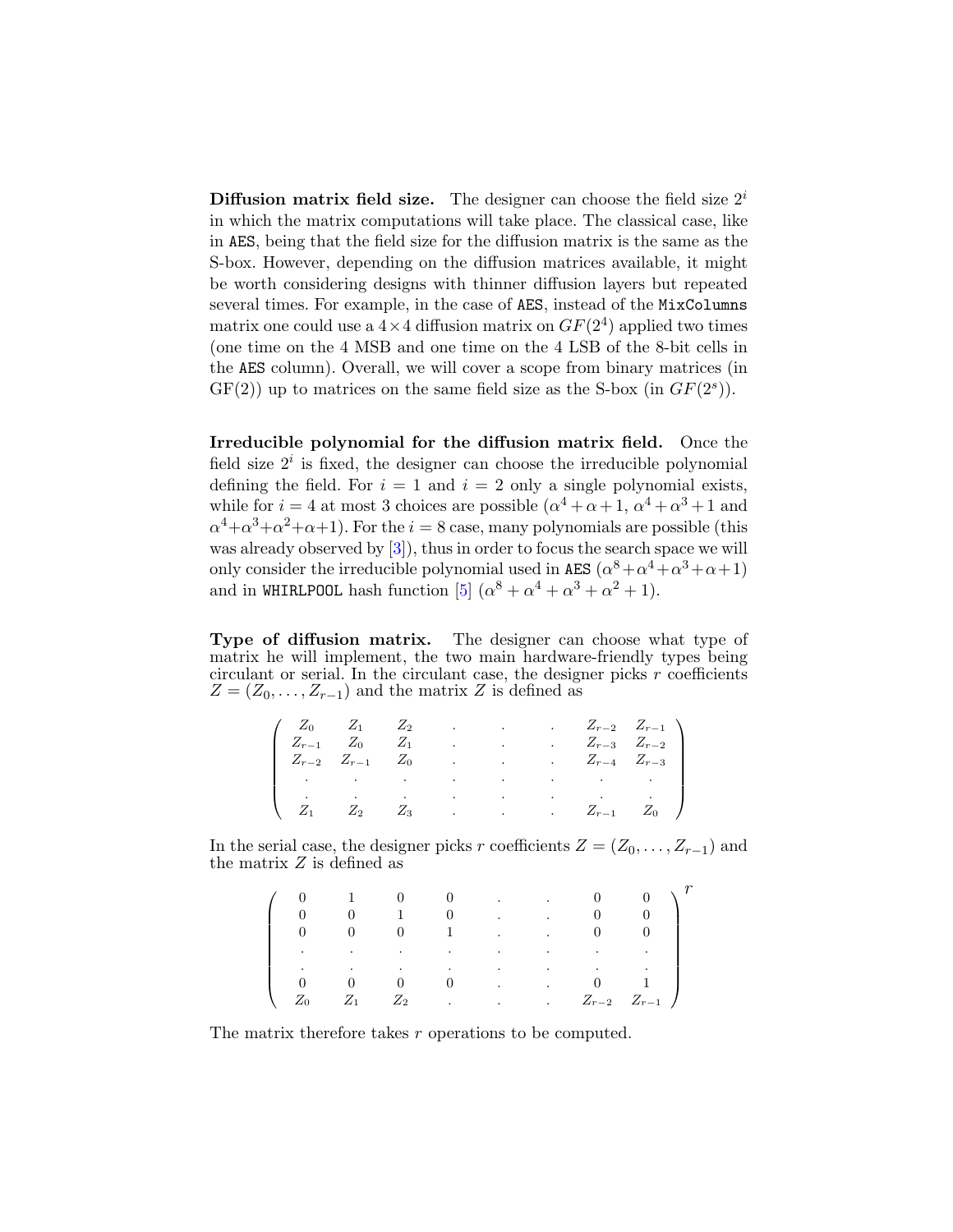Branch number of the diffusion matrix. In general, implementing a matrix with very good diffusion property will cost more area and/or cycles than a weak one. For example, the AES matrix has ideal MDS diffusion property, but certainly requires more area to implement than a simple binary matrix with weaker properties. Since the former is bigger but stronger and the latter is smaller and weaker, it is not clear which alternative will lead to the best FOAM. Therefore, the designer can choose between a wide range of possibilities concerning the branch number B of the diffusion matrix, from  $B = 3$  to  $B = r + 1$  (MDS).

# <span id="page-9-0"></span>5 Security assessment of AES-like primitives

The FOAM metric takes into account the security of the permutation with regards to simple differential/linear attacks. We would like to evaluate this security for the AES-like SPN permutations we are considering. Theorem [1](#page-5-1) gives us the minimal number of active S-boxes for a given number of rounds<sup>[6](#page-9-1)</sup>, and knowing the S-box cryptographic properties we can compute the maximum differential and linear characteristic probabilities of our generic SPN ciphers easily. In other words, we can easily compute the number of rounds  $p(x) = p(2^n)$  required to achieve the aimed security  $2^n$ .

As stated before, for simplicity, in the rest of this article we will consider that the S-boxes have perfect differential and linear properties: for a 4-bit S-box the maximum differential and linear characteristic probabilities are  $2^{-2}$  (e.g. PRESENT S-box), while for a 8-bit S-box the maximum differential and linear characteristic probabilities are  $2^{-6}$  (e.g. AES S-box). One can extend the trade-off by considering other S-boxes, that might require a smaller area, but will have worse security properties.

Reusing the example from Section [2.2,](#page-4-0) from Theorem [1,](#page-5-1) there are at least 21 active S-boxes over 4 rounds of this SPN permutation. Suppose that 8-bit S-boxes are of maximum differential and linear probabilities  $2^{-6}$ . Then the maximum differential and linear characteristic probabilities over four rounds are upper-bounded by  $(2^{-6})^{21} = 2^{-126}$ .

We are aware that other attacks rather than simple differential/linear might exist. However, our goal here is not to fully specify a permutation, but to compare many trade-offs and design strategies that will lead to

<span id="page-9-1"></span> $6$  We note that the number of active S-boxes given by Theorem [1](#page-5-1) is tight if the number of rounds is not equal to 3 modulo 4 (even in that case the theorem gives a very close estimation). This does not mean that the maximum differential and linear characteristic probabilities computed are tight, since it is unknown how many active S-boxes can use the maximum differential and linear characteristic probabilities at the same time (this remains an open problem).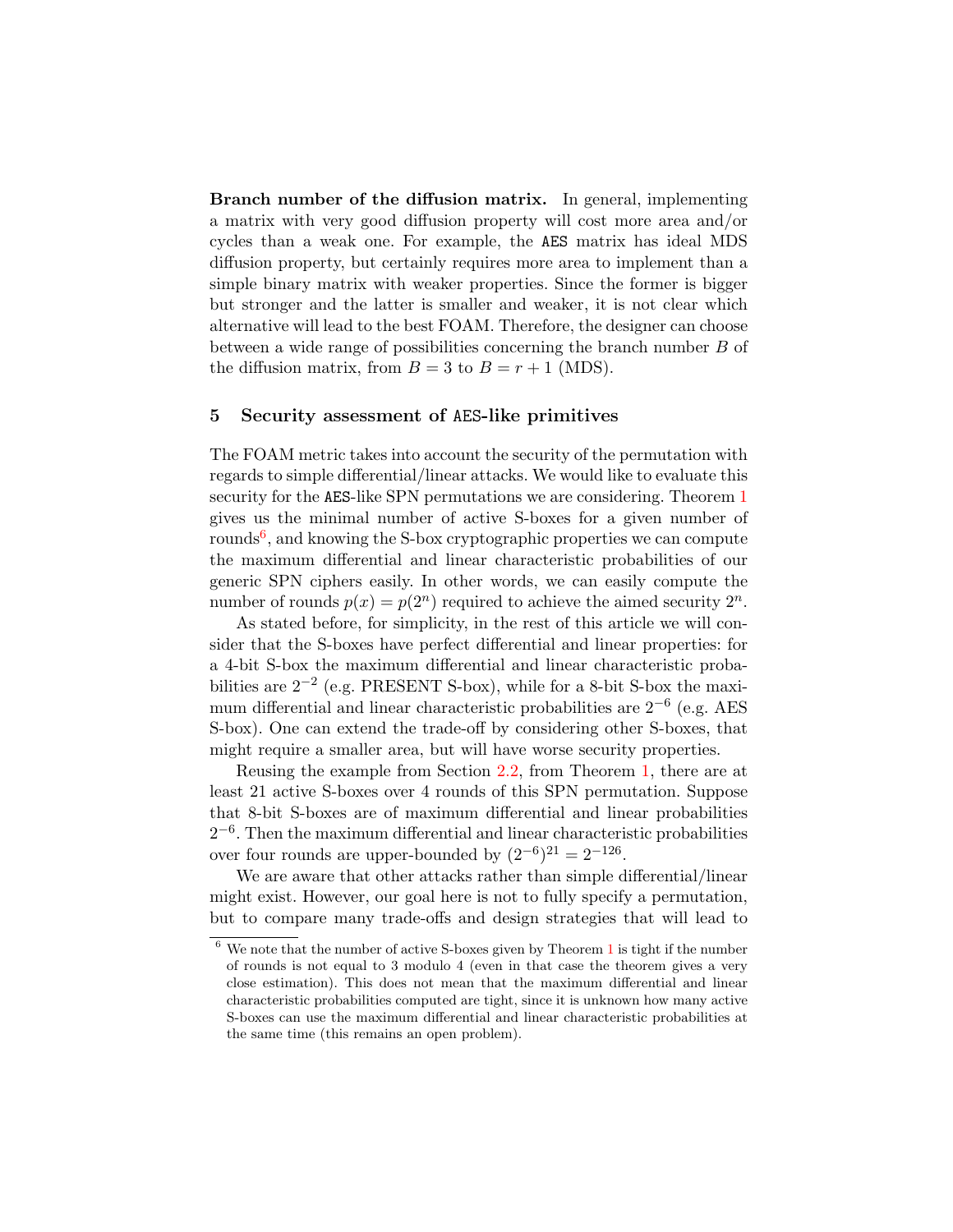good hardware performances. Therefore, we emphasize that the number of rounds  $p(x)$  is not the number of rounds that should be chosen by a designer. This number should be carefully chosen after thorough cryptanalysis work on the entire primitive. Yet, we believe that this simple differential/linear criterion is a quite accurate way to compare the security of AES-like SPN permutations.

# <span id="page-10-0"></span>6 Implementations in ASIC

In this section, we introduce some notation before we present formulas to estimate serialized and round-based implementations (we restricted ourselves to these two important practical cases due to the obviously vast amount of implementation trade-offs). Please note that all estimates have to be seen as *lower bounds*, as we use scan flip-flops, and consider neither reset nor I/O requirements, which can significantly impact the area count in practice. We argue that those requirements –though very important in practice– are highly application specific, and will be the same for any permutation for a given target application scenario. Thus for a fair comparison of permutation constructions we will not consider them. In practice, a higher throughout can be achieved by using pipelining techniques to reduce the critical path at the cost of additional area. As this design goal is, again, highly application specific and FOAM is designed to be frequency independent, we have not considered it in our analysis.

We have estimated all serial architectures with the single optimization goal of minimal area in mind. In practice, some design decisions will most likely use another trade-off point more in favor of smaller time and larger area. To reflect this, we have estimated all round-based architectures optimized for maximum FOAM.

The table below provides an overview over the hardware building blocks we used, their notation and typical area requirements for a UMC 180 nm technology. [7](#page-10-1)

| Notation | Description                   | GE. | Notation   | Description GE               |      |
|----------|-------------------------------|-----|------------|------------------------------|------|
| DFF      | 1-input flip-flop $4.67$      |     | <i>XOR</i> | 2-input exclusive Or $2.67$  |      |
| SFF      | $2$ -input flip-flop          | - 6 | SB4        | $4 \times 4$ S-box (PRESENT) | - 22 |
| MUX      | $2$ -input multiplexer $2.33$ |     | SB8        | 8 x 8 S-box (AES) 233        |      |

<span id="page-10-1"></span><sup>7</sup> This is just one example for a technology and the area of the building blocks can be easily adapted for other technologies.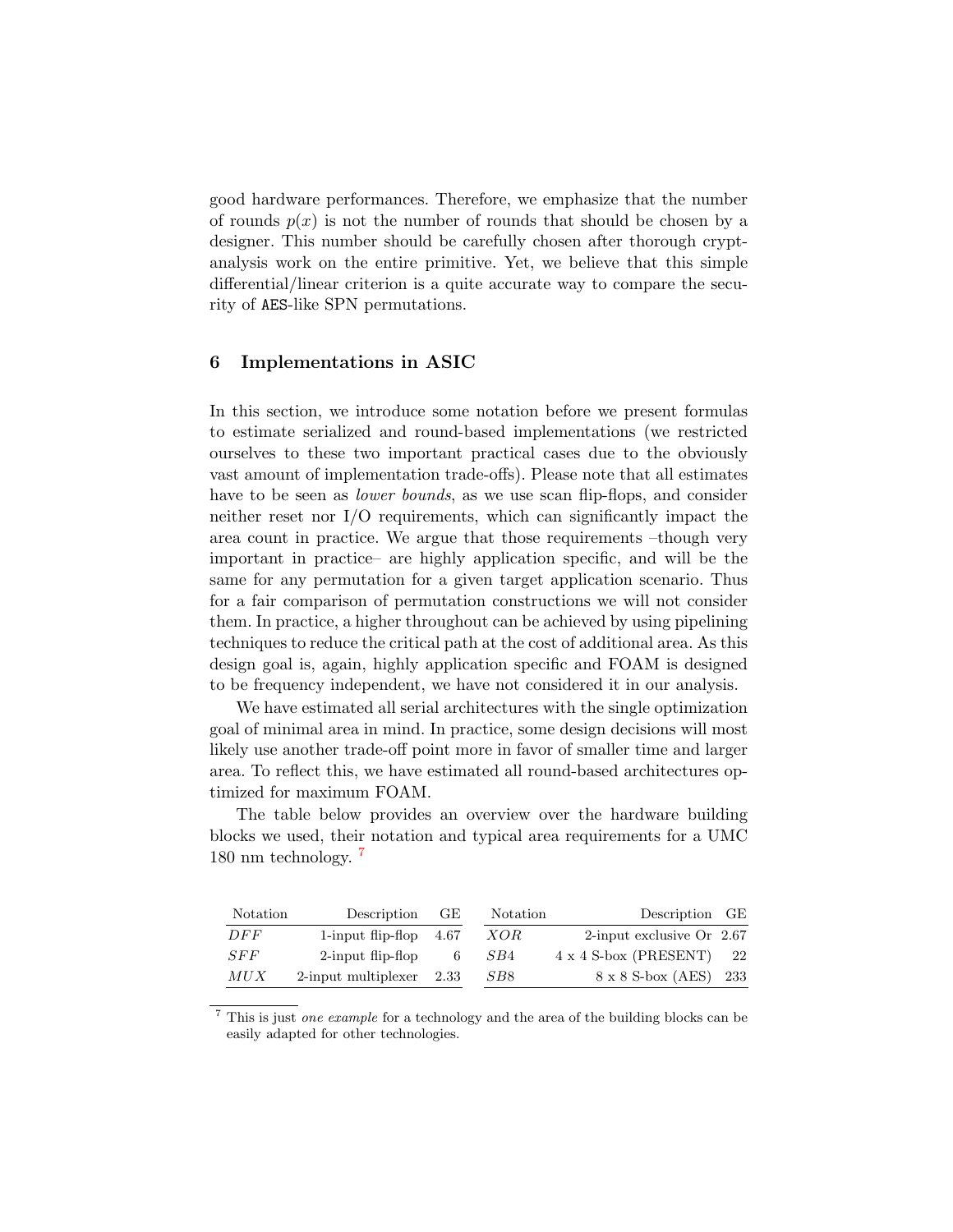We give in Table [1](#page-11-1) the estimates for the various parts of the ASIC implementations. The details on how these formulas were obtained will be provided in the full version of this paper.

<span id="page-11-1"></span>Table 1: Estimates for various parts of the ASIC implementations. ( i denotes the exponent for the field  $GF(2^i)$ ;  $a_r$ ,  $a_c$  and  $a_p$  denote the counters for rows, columns and rounds respectively; cg and oc denote clock gating and other combinational logic respectively; b denotes the area requirement for the finite state machine.)

|                | Serial architectures                                                                                                                                                                                                                                                                                                                             | Round-based architectures                                        |
|----------------|--------------------------------------------------------------------------------------------------------------------------------------------------------------------------------------------------------------------------------------------------------------------------------------------------------------------------------------------------|------------------------------------------------------------------|
| $C_{mem}$      | $s \cdot (r - \lfloor \frac{i}{s} \rfloor) \cdot SFF + \lfloor \frac{i}{s} \rfloor s \cdot DFF$ , $c = 1$<br>$2 \cdot s \cdot r \cdot SFF + s \cdot r \cdot (c-2) \cdot DFF$ , $c > 2$                                                                                                                                                           | $s \cdot r \cdot c \cdot SFF$                                    |
| $C_{\rm sbox}$ | $SB4$ , $s=4$<br>$SB8$ , $s=8$                                                                                                                                                                                                                                                                                                                   | $r \cdot c \cdot SB4$ , $s=4$<br>$r \cdot c \cdot SB8$ , $s = 8$ |
| $ C_{diff} $   | $A \cdot XOR$ , for serial mat.<br>$A \cdot XOR + (s \cdot r - i) \cdot DFF + i \cdot MUX$ , for circulant mat.                                                                                                                                                                                                                                  | $A \cdot r \cdot c \cdot \frac{s}{4} \cdot XOR$                  |
| $C_{cst}$      | $s \cdot XOR$                                                                                                                                                                                                                                                                                                                                    | $s \cdot r \cdot c \cdot XOR$                                    |
| $C_{log}$      | $a_r + a_p + SFF \cdot 2 + oc$ , $c = 1$<br>$a_r + a_c + a_n + b + cq + oc$ , $c > 2$                                                                                                                                                                                                                                                            | $a_p + b$                                                        |
| $C_{io}$       | $s \cdot MUX$                                                                                                                                                                                                                                                                                                                                    | $\Omega$                                                         |
| $t_{i}$        | $r \cdot c + (c-1) + (\frac{s}{i} \cdot r + 1 - \lfloor \frac{i}{s} \rfloor) \cdot c$ , $c \geq 2$ serial mat.<br>$r \cdot c + (c-1) + (2 \cdot \frac{s}{i} \cdot r) \cdot c$ , $c \geq 2$ circulant mat.<br>$r \cdot c + \frac{s}{4} \cdot r$ , $c = 1$ serial mat.<br>$r \cdot c + (2 \cdot \frac{s}{2} \cdot r - 1)$ , $c = 1$ circulant mat. |                                                                  |

# <span id="page-11-0"></span>7 Results and new diffusion matrices

In this section we provide the results of our framework, as well as new diffusion matrices that are very interesting for hardware implementations. As explained in Section [4,](#page-7-0) the designer's input is the permutation bitsize  $n$ , the metric he would like to maximize (area or FOAM), and the degree up to which serial or round-based implementations are important. To illustrate our method, we focused on the case where the designer would like to build a 64-bit permutation (which is a typical state size for a lightweight block cipher). For the implementation types, we focused on three scenarios: only serial implementation is important, only round-based implementation is important, serial and round-based implementations are equally important for the designer. Further, we only considered encryption.

Before describing our results, we first explain how we found good diffusion matrices (circulant and serial), which outperform known ones from the AES, LED ciphers and the PHOTON hash function.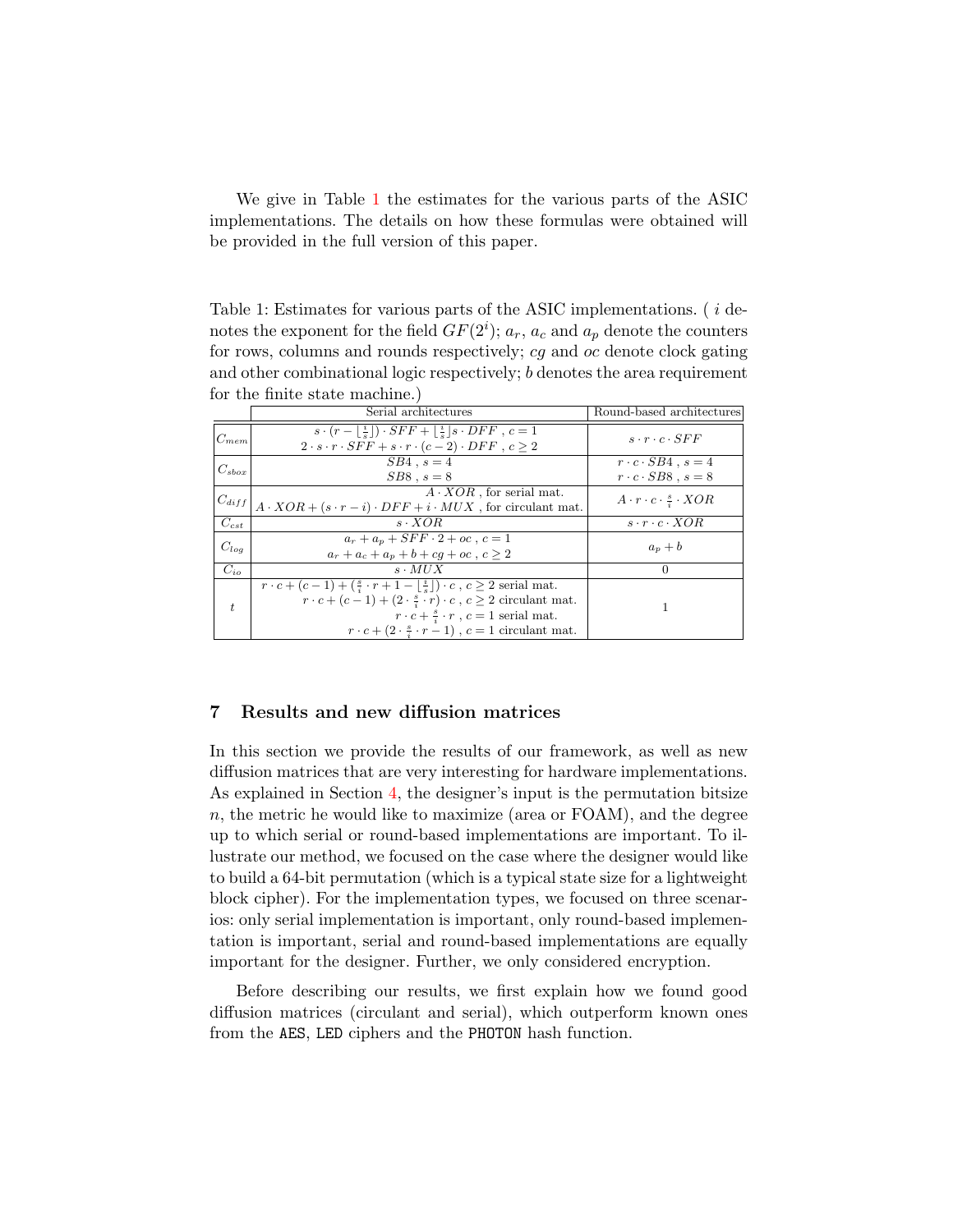#### <span id="page-12-1"></span>7.1 Lightweight coefficients

Consider the AES matrix, a circulant matrix with coefficients (0x01, 0x01, 0x02, 0x03) over  $GF(2^8)$  defined by the irreducible polynomial  $\alpha^8 + \alpha^4 +$  $\alpha^3 + \alpha + 1$ . The matrix appears to be very lightweight due to the low Hamming weight of its entries. But surprisingly, we found an even lighter circu-lant matrix over the same field with coefficients<sup>[8](#page-12-0)</sup>  $(0x01,0x01,0x04,0x8d)$ . We now explain why this is so.

We first illustrate how to compute the number of XORs required to implement a multiplication by a finite field element x, by using  $GF(2^8)$ defined by  $\alpha^8 + \alpha^4 + \alpha^3 + \alpha + 1$  as an example. Let  $x = x_7 \cdot \alpha^7 + x_6$ .  $\alpha^{6} + \cdots x_{1} \cdot \alpha + x_{0} = (x_{7}, x_{6}, \cdots, x_{1}, x_{0})$ . For ease of explanation, we employ hexadecimal encoding:  $(x_7, x_6, x_5, x_4, x_3, x_2, x_1, x_0)$  can be encoded as a tuple of hexadecimal numbers (0x80, 0x40, 0x20, 0x10, 0x08, 0x04,  $0x02, 0x01$ . Then, the multiplication of  $0x04$  is represented as:

$$
0x04 \cdot x = (x_5, x_4, x_3 + x_7, x_2 + x_6 + x_7, x_1 + x_6, x_0 + x_7, x_6 + x_7, x_6)
$$
  
= (0x20, 0x10, 0x88, 0xc4, 0x42, 0x81, 0xc0, 0x40).

We see that the number of XORs required for the multiplication of 0x04 by  $x$  is 6. Now we can compute

$$
0x8d \cdot x = (\alpha^7 + \alpha^3 + \alpha^2 + 1) \cdot x
$$

- $=(0xb1, 0x58, 0x2c, 0x96, 0xfa, 0x4c, 0xa6, 0x62) \oplus (0x10, 0x88, 0xc4, 0x62, 0xa1, 0xc0, 0x60, 0x20)$  $\oplus$ (0x20, 0x10, 0x88, 0xc4, 0x42, 0x81, 0xc0, 0x40)  $\oplus$  (0x80, 0x40, 0x20, 0x10, 0x08, 0x04, 0x02, 0x01)
- $=(0x01, 0x80, 0x40, 0x20, 0x11, 0x09, 0x04, 0x03)$
- $=(x_0, x_7, x_6, x_5, x_0 + x_4, x_0 + x_3, x_2, x_0 + x_1)$

Due to the *'cancellation of XORs'*, we see that multiplication of x by 0x8d requires only 3 XORs. In a similar fashion, the multiplication of  $x$ by 0x02 and 0x03 requires 3 and 11 XORs respectively.

Hence we are able to come up with the XOR count table for any finite field. Table [2](#page-17-14) of [A](#page-17-15)ppendix A shows the XOR count for  $GF(2^4)$  defined by  $\alpha^4 + \alpha + 1$ . The tables for  $GF(2^4)$  and  $GF(2^8)$  defined by different irreducible polynomials are provided in the full version of this paper.

Now we explain how to use the tables to calculate A the number of XORs required to implement a row of a matrix. Denote a given row of an  $r \times r$  matrix by  $(x_1, x_2, \dots x_r)$  over a finite field  $GF(2^i)$ . Let  $\gamma_j$  be the XOR count(e.g. Table [2](#page-17-14) of [A](#page-17-15)ppendix A for  $i = 4$ ) corresponding to the field element  $x_j$ . Then A is equal to  $(\gamma_1 + \cdots + \gamma_r) + (z-1) \cdot i$ , where z is the number of non-zero elements in the row. We give some examples: row

<span id="page-12-0"></span>We use the binary representation to represent finite field elements. E.g., 0x8d is 10001101 in binary, which corresponds to the finite field element  $\alpha^7 + \alpha^3 + \alpha^2 + 1$ in  $GF(2^8)$ .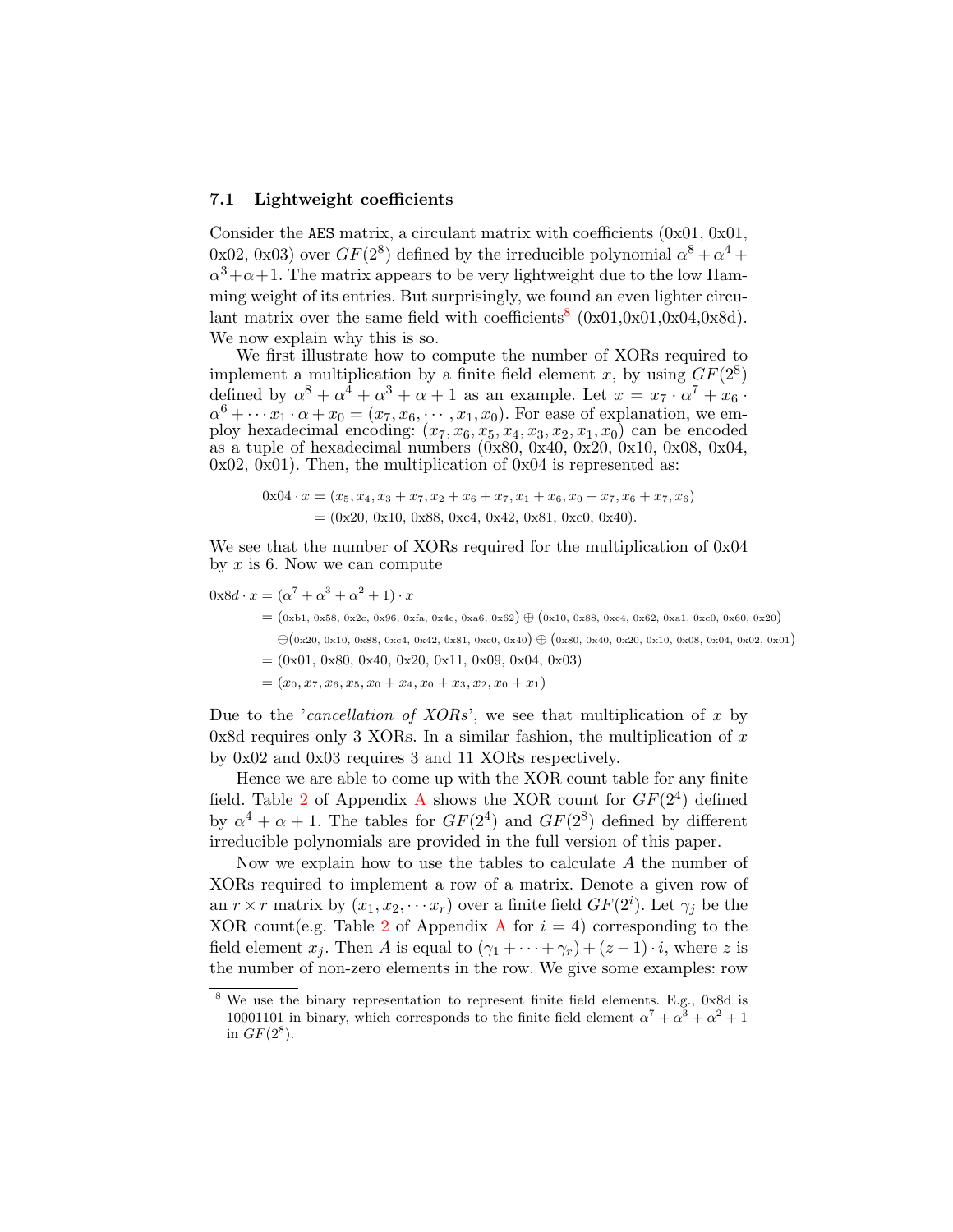$(0x1,0x1,0x4,0x9)$  uses  $(0+0+2+1)+3 \times 4 = 15$  XORs to implement over  $GF(2^4)$ ; the AES matrix uses  $(0 + 0 + 3 + 11) + 3 \times 8 = 38$  XORs to implement per row over  $GF(2^8)$ . Similarly, the circulant matrix with coefficients (0x01,0x01,0x04,0x8d) uses 33 XORs to implement per row over  $GF(2^8)$ , and is thus lighter than the AES matrix.

### <span id="page-13-1"></span>7.2 Subfield construction

In this section, we describe the subfield construction  $9$  which allows us to outperform the AES matrix even more than the optimal matrix found in Section [7.1.](#page-12-1) As computed in the previous subsection, the MDS circulant matrix  $circ(0x1, 0x1, 0x4, 0x9)$  over  $GF(2^4)$  defined by  $\alpha^4 + \alpha + 1$ requires 15 XORs to implement per row. Using the method of [\[11,](#page-17-12) Section 3.3, we can form a circulant MDS matrix over  $GF(2^8)$  by using two parallel copies of  $Q = circ(0x1, 0x1, 0x4, 0x9)$  over  $GF(2<sup>4</sup>)$ . The matrix is formed by writing each byte  $q_i$  as a concatenation of two nibbles  $q_j = (q_j^L || q_j^R)$ . Then the MDS multiplication is computed on each half  $(u_1^L, u_2^L, u_3^L, u_4^L) = Q \cdot (q_1^L, q_2^L, q_3^L, q_4^L)$  and  $(u_1^R, u_2^R, u_3^R, u_4^R) =$  $Q \cdot (q_1^R, q_2^R, q_3^R, q_4^R)$  over  $GF(2^4)$ . The result is concatenated to form four output bytes  $(u_1, u_2, u_3, u_4)$  where  $u_j = (u_j^L || u_j^R)$ . This matrix needs just  $15 \times 2 = 30$  XORs to implement per row. In comparison, the lightest MDS circulant matrix  $circ(0x01,0x01,0x04,0x8d)$  over  $GF(2<sup>8</sup>)$  defined by  $\alpha^8 + \alpha^4 + \alpha^3 + \alpha + 1$  requires more XORs (33 XORs per row).

Further, we can serialize the above multiplication to do the left half followed by the right half, in which case only 15 XORs are needed to implement one row of the MDS matrix over  $GF(2^8)$ . Another advantage of subfield construction is exemplified by the SPN-Hash construction [\[11\]](#page-17-12). Instead of finding an  $8 \times 8$  serial MDS matrix over  $GF(2^8)$  exhaustively, two parallel copies of the PHOTON  $8 \times 8$  serial MDS matrix over  $GF(2^4)$ were concatenated to form the  $8 \times 8$  serial MDS matrix over  $GF(2^8)$  for SPN-Hash.

We can generalize this method to form a diffusion matrix with branch number B over  $GF(2<sup>s</sup>)$  from  $s/i$  copies of a diffusion matrix of the same branch number over a subfield  $GF(2<sup>i</sup>)$ , where i divides s.

### <span id="page-13-2"></span>7.3 Good matrices

We search for optimal low-weight  $r \times r$  circulant and serial matrices of different branch numbers (3 to  $r+1$ ) over the finite fields  $GF(2)$ ,  $GF(2^2)$ ,

<span id="page-13-0"></span> $9$  This idea of subfield construction was used in the SHA3 submission ECHO  $[6]$  and later in WHIRLWIND  $[4]$  and SPN-Hash  $[11]$ .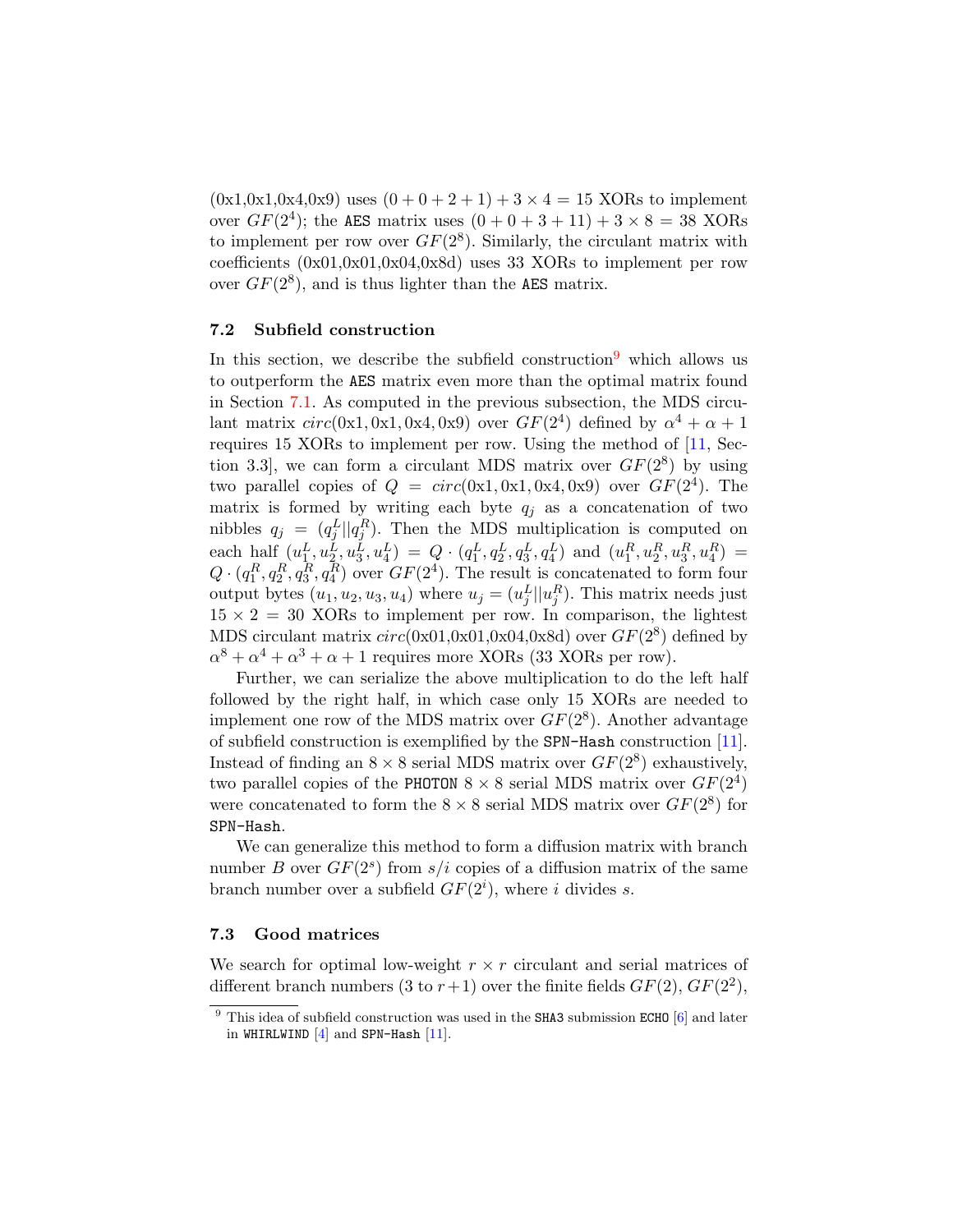$GF(2<sup>4</sup>)$  and  $GF(2<sup>8</sup>)$ , and list them in Table [3](#page-18-0) of Appendix [A.](#page-17-15) Using the construction of Section [7.2,](#page-13-1) we can form diffusion matrices to transform nibbles and bytes from these subfields.

The optimal matrices are found by exhaustively checking the branch number of all matrices and choosing the one with the least number of XORs according to the method explained in Section [7.1.](#page-12-1) To check the branch number of matrix  $Q$ , we concatenate it with the identity matrix  $I_r$  to form  $(I_r|Q)$ , the generating matrix of the corresponding linear code, and use the MAGMA software to find the distance<sup>[10](#page-14-0)</sup>. For branch number B, we check that both Q and its transpose  $Q^t$  has branch number B.

The matrices are optimal in the sense that they need minimal number of XORs to implement. In the events of a tie between two matrices, possibly over different finite field representations, we just list one of them. For example, the circulant matrices  $circ(0x01,0x01,0x04,0x8d)$  over  $GF(2^8)$ defined by  $\alpha^8 + \alpha^4 + \alpha^3 + \alpha + 1$  and  $circ(0x01,0x01,0x04,0x8e)$  over  $GF(2^8)$ defined by  $\alpha^8 + \alpha^4 + \alpha^3 + \alpha^2 + 1$  both outperforms the AES matrix by using 33 XORs to implement one row, so we just list the latter. We use "-" when no circulant matrix with branch number  $B$  exists (verified by exhaustive search or coding theory bounds). For example, it can be verified that  $8 \times 8$  circulant MDS matrix does not exist in the finite field  $GF(2<sup>4</sup>)$ . However, we could not find the optimal  $8 \times 8$  circulant MDS matrix over  $GF(2^8)$ . Because the search space is too big to exhaust, we just list the WHIRLPOOL matrix which is MDS and low weight.

We use "\*" to denote that we have not found the serial matrix with branch number B at this point of time due to the huge search space. For instance, as the search space is too big to exhaust, we could not find a  $8 \times 8$  serial MDS matrix over  $GF(2^8)$ . In this case, we can employ the method of subfield construction (described in Section [7.2\)](#page-13-1), i.e. use two parallel copies of the  $8 \times 8$  MDS serial matrix with last row  $(0x2,0x4,0x2,0x4,0x3,0x4,0x5,0x2)$  (refer to second row of  $8 \times 8$  subtable of Table [3\)](#page-18-0) over  $GF(2^4)$  to obtain the desired matrix over  $GF(2^8)$ .

# 7.4 Application: FOAM Comparison for 64-bit SPN Structures

In this section, we compare the FOAM metric for 64-bit SPN Structures. Table [4](#page-19-0) in Appendix [A](#page-17-15) gives the results for a SPN structure based on

<span id="page-14-0"></span><sup>&</sup>lt;sup>10</sup> We are aware that better techniques than naive exhaustive search might be used here. However, such improvements are not the goal of this article and we leave them as potential future work.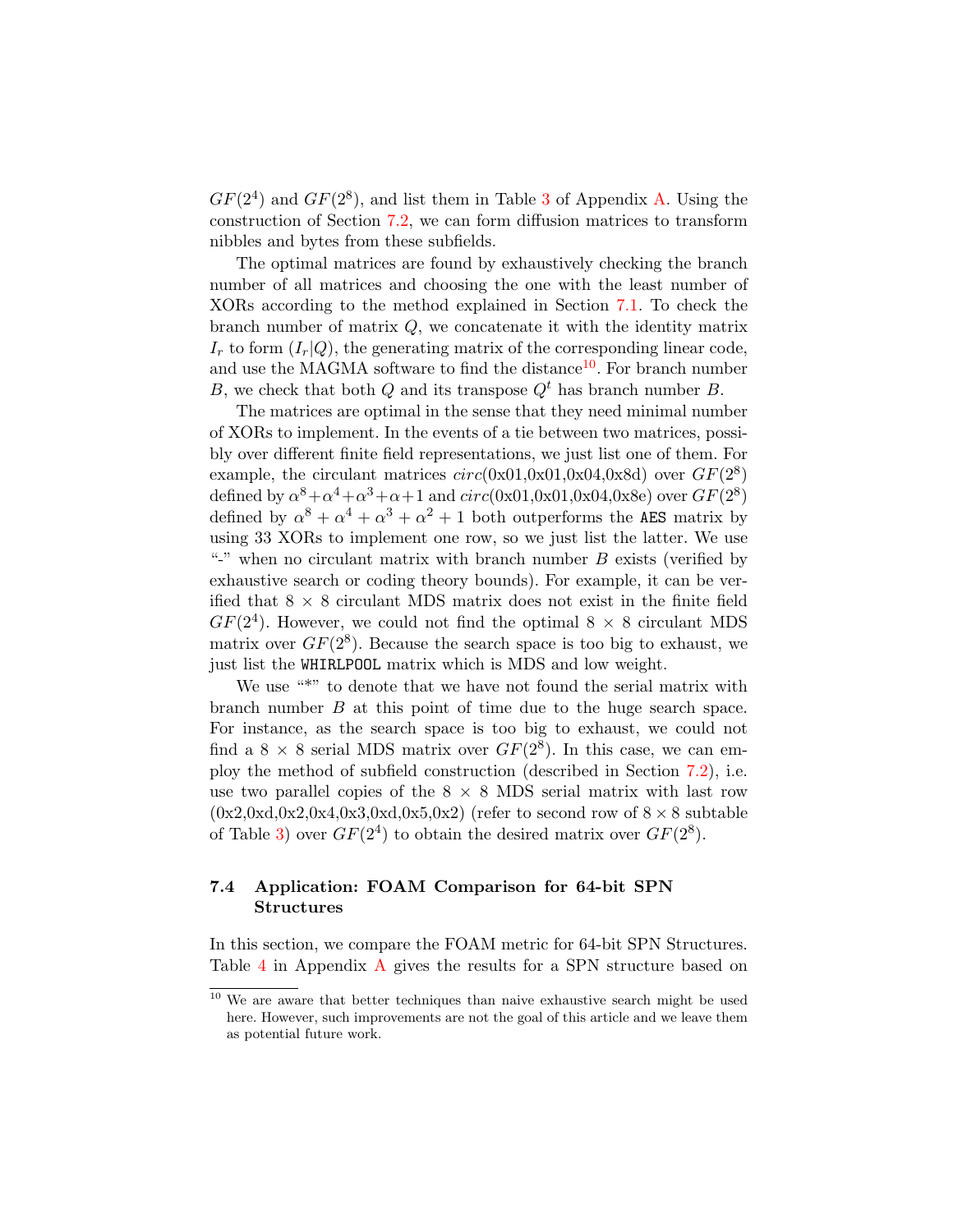4-bit PRESENT S-box with circulant matrices or serial matrices. Due to space constraints, we will provide the results for a SPN structure based on 8-bit AES S-box with circulant matrices or serial matrices in the full version of this paper. The diffusion matrices are based on the optimal matrices found in Section [7.3.](#page-13-2) To compute  $p(2^{64})$ , the number of rounds to achieve differential/linear probability  $\leq 2^{-64}$ , we use the fact that the differential/linear probability of the PRESENT S-box is  $2^{-2}$  and that of the AES S-box is 2−<sup>6</sup> . Then we lower bound the number of active Sboxes by concatenating 4-round bounds with  $B \times B'$  active S-boxes from Theorem [1,](#page-5-1) 2-round bounds with B active S-boxes and 1-round bound which involves only 1 active S-box. We also write down  $t$ , the time to compute one round for serialized implementation (the time  $t$  for round based implementation is the constant 1, so it is not presented).

We compute the FOAM for round-based and serialized implementation based on the formula found in Section [6.](#page-10-0) We also present the FOAM for half-half implementation, where we take the average, i.e. equal weighting, of the round-based and serialized FOAM. This corresponds to implementations which are good for both scenarios. However, this represents just one example, as the weighting of the scenarios is clearly a designer's choice. The structure with the best area and FOAMs are in bold.

We see that for designing 64-bit SPN:

- 1. For minimal area the geometry is the most important criterion, while the choice of the field of the MDS matrix is of less importance. The geometry should be chosen, such that  $c$  is maximized, and consequently, many internal columns can be realized with 1-input flip-flops. A serial matrix is favorable over a circulant matrix and in general smaller fields allow to save a few GE, but come at a high timing overhead.
- 2. PRESENT S-box
	- When Circulant Matrices are used with PRESENT S-box in Table [4](#page-19-0) from Appendix [A,](#page-17-15) the  $4 \times 4$  almost-MDS circulant matrix  $circ(0x1,$  $(0x1, 0x1, 0x0)$  over  $GF(2<sup>4</sup>)$  gives the best FOAM for round-based, serial and half-half implementations.
	- When Serial Matrices are used with PRESENT S-box in Table [4](#page-19-0) from Appendix [A,](#page-17-15) the  $4 \times 4$  almost-MDS serial matrix with last row  $(0x1, 0x0, 0x2, 0x1)$  over  $GF(2<sup>4</sup>)$  defined by  $\alpha<sup>4</sup> + \alpha + 1$  gives the best FOAM for round-based, serial and half-half implementations.
- 3. AES S-box
	- From our results for AES S-box (provided in the full version of the paper), when Circulant Matrices are used with AES S-box, two parallel copies of the  $4 \times 4$  MDS matrix  $circ(0x1, 0x1, 0x4,$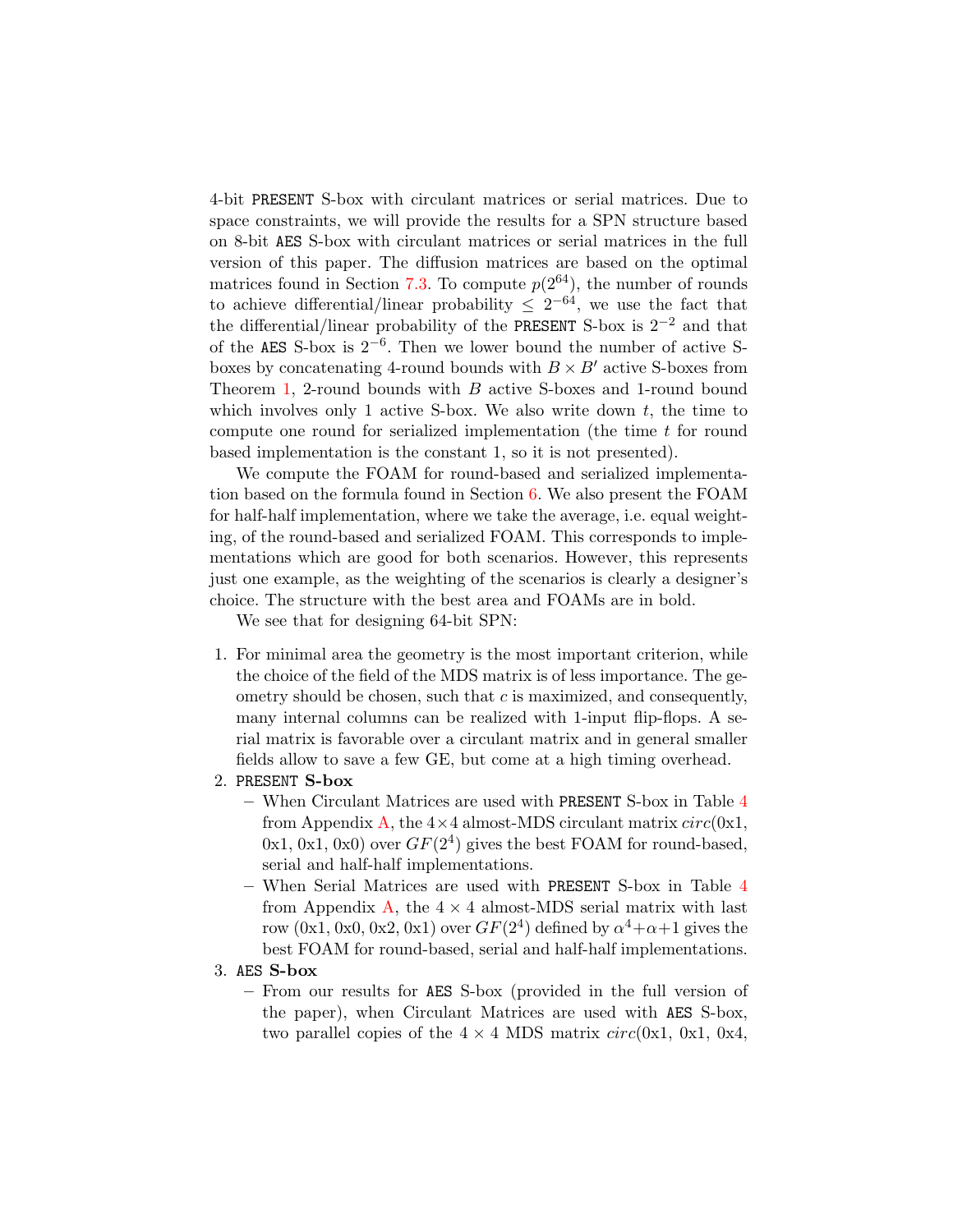0x9) over  $GF(2^4)$  defined by  $\alpha^4 + \alpha + 1$  gives the best FOAM for round-based implementation. The  $4 \times 4$  MDS matrix  $circ(0x01,$ 0x01, 0x04, 0x8e) over  $GF(2^8)$  defined by  $\alpha^8 + \alpha^4 + \alpha^3 + \alpha^2 + 1$ gives the best FOAM for serial and half-half implementations.

- When Serial Matrices are used with AES S-box, two parallel copies of the  $4 \times 4$  MDS serial matrix with last row  $(0x2, 0x1, 0x1, 0x4)$ over  $GF(2^4)$  defined by  $\alpha^4 + \alpha + 1$  gives the best FOAM for roundbased implementation. The  $8 \times 8$  serial matrix (having branch number 6) with last row  $(0x01, 0x01, 0x00, 0x00, 0x01, 0x01, 0x02,$ 0x00) over  $GF(2^8)$  defined by  $\alpha^8 + \alpha^4 + \alpha^3 + \alpha + 1$  gives the best FOAM for serial and half-half implementations and is also very competitive for round-based FOAMs. It is thus a very interesting choice for many different applications.
- 4. Structures based on PRESENT S-box have higher FOAM for roundbased and half-half implementations than those based on AES S-box. On the other hand, structures based on AES S-box have higher FOAM for serial implementation than PRESENT S-box, because they need significantly less rounds.
- 5. For structures using both types of S-boxes,  $4 \times 4$  matrices have higher FOAM than  $2 \times 2$  and  $8 \times 8$  matrices.
- 6. Based on the above observations, we do not always go for the matrix with the best branch number: for PRESENT S-box in Table [4](#page-19-0) from Appendix [A,](#page-17-15) we use almost-MDS  $4 \times 4$  matrix which gives better trade-offs and a higher FOAM than MDS matrix. Moreover, we found that when AES S-box is used with  $8 \times 8$  matrices, we go for the one with branch number 6 instead of the optimal 9.

### References

- <span id="page-16-0"></span>1. Avoine, G., Oechslin, P.: A Scalable and Provably Secure Hash-Based RFID Protocol. In: PerCom Workshops, IEEE Computer Society (2005) 110–114
- <span id="page-16-1"></span>2. Badel, S., Dagtekin, N., Nakahara, J., Ouafi, K., Reffé, N., Sepehrdad, P., Susil, P., Vaudenay, S.: ARMADILLO: A Multi-purpose Cryptographic Primitive Dedicated to Hardware. In: CHES. (2010) 398–412
- <span id="page-16-2"></span>3. Barkan, E., Biham, E.: In How Many Ways Can You Write Rijndael? In: ASI-ACRYPT. (2002) 160–175
- <span id="page-16-5"></span>4. Barreto, P.S.L.M., Nikov, V., Nikova, S., Rijmen, V., Tischhauser, E.: Whirlwind: a new cryptographic hash function. Des. Codes Cryptography 56(2-3) (2010) 141– 162
- <span id="page-16-3"></span>5. Barreto, P.S.L.M., Rijmen, V.: Whirlpool. In: Encyclopedia of Cryptography and Security (2nd Ed.). (2011) 1384–1385
- <span id="page-16-4"></span>6. Benadjila, R., Billet, O., Gilbert, H., Macario-Rat, G., Peyrin, T., Robshaw, M., Seurin, Y.: SHA-3 Proposal: ECHO. Submission to NIST (2008)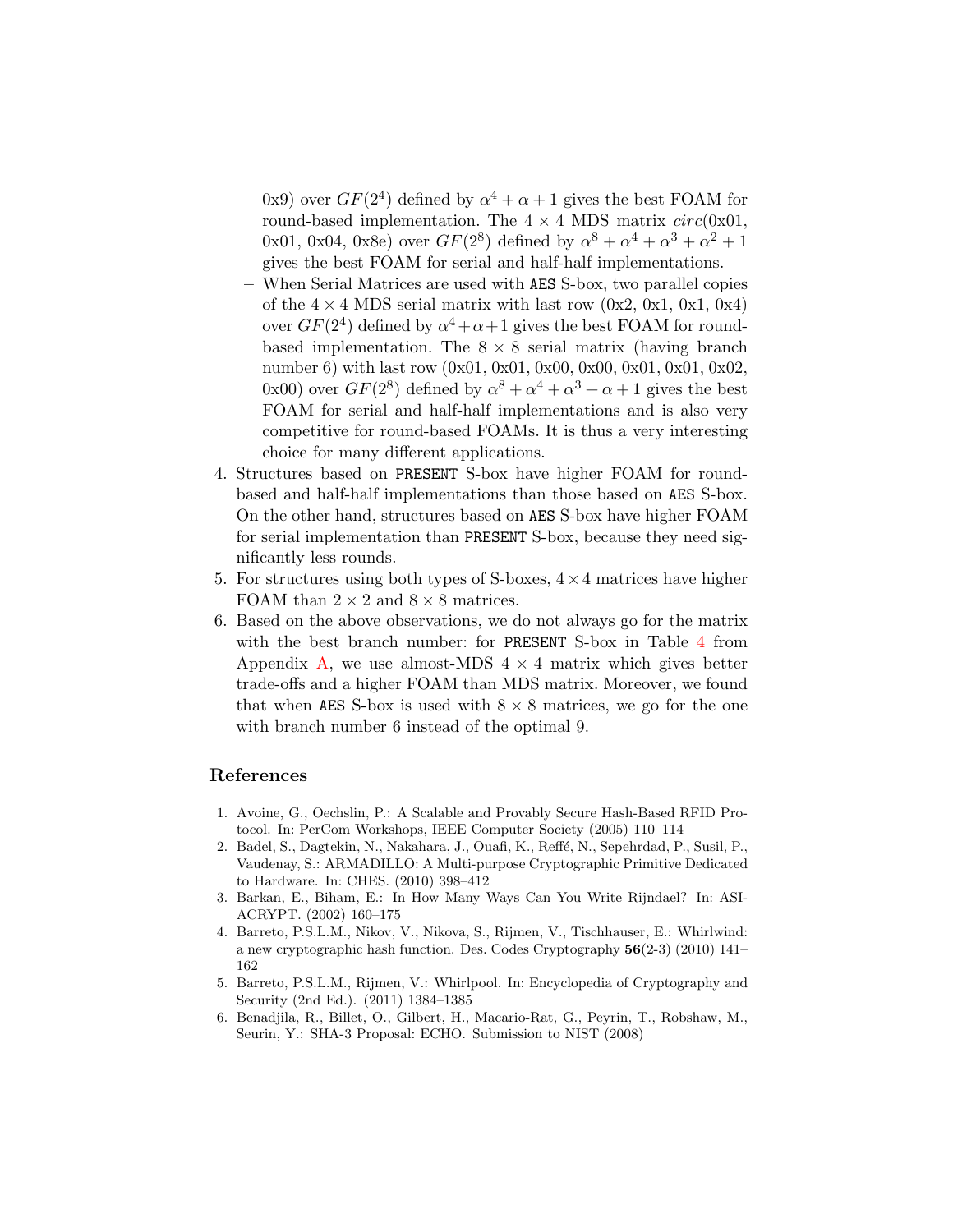- <span id="page-17-6"></span>7. Bertoni, G., Daemen, J., Peeters, M., Assche, G.V.: Sponge functions. Ecrypt Hash Workshop 2007 (May 2007)
- <span id="page-17-0"></span>8. Bogdanov, A., Knudsen, L.R., Leander, G., Paar, C., Poschmann, A., Robshaw, M.J.B., Seurin, Y., Vikkelsoe, C.: PRESENT: An Ultra-Lightweight Block Cipher. In Paillier, P., Verbauwhede, I., eds.: CHES. Volume 4727 of LNCS., Springer (2007) 450–466 <http://lightweightcrypto.org/present/>.
- <span id="page-17-7"></span>9. Bogdanov, A., Leander, G., Paar, C., Poschmann, A., Robshaw, M.J.B., Seurin, Y.: Hash Functions and RFID Tags: Mind the Gap. In: CHES. (2008) 283–299
- <span id="page-17-1"></span>10. Cannière, C.D., Dunkelman, O., Knezevic, M.: KATAN and KTANTAN - A Family of Small and Efficient Hardware-Oriented Block Ciphers. In: CHES. (2009) 272– 288
- <span id="page-17-12"></span>11. Choy, J., Yap, H., Khoo, K., Guo, J., Peyrin, T., Poschmann, A., Tan, C.H.: SPN-Hash: Improving the Provable Resistance against Differential Collision Attacks. In: AFRICACRYPT. (2012) 270–286
- <span id="page-17-13"></span>12. Daemen, J., Knudsen, L.R., Rijmen, V.: The Block Cipher Square. In: FSE. (1997) 149–165
- <span id="page-17-8"></span>13. Daemen, J., Rijmen, V.: The Design of Rijndael: AES - The Advanced Encryption Standard. Springer (2002)
- <span id="page-17-9"></span>14. Guo, J., Peyrin, T., Poschmann, A.: The PHOTON Family of Lightweight Hash Functions. In: CRYPTO. (2011) 222–239
- <span id="page-17-2"></span>15. Guo, J., Peyrin, T., Poschmann, A., Robshaw, M.J.B.: The LED Block Cipher. In: CHES. (2011) 326–341
- <span id="page-17-4"></span>16. Henrici, D., Götze, J., Müller, P.: A Hash-based Pseudonymization Infrastructure for RFID Systems. In: SecPerU. (2006) 22–27
- <span id="page-17-5"></span>17. Lee, S.M., Hwang, Y.J., Lee, D.H., Lim, J.I.: Efficient Authentication for Low-Cost RFID Systems. In: ICCSA (1). (2005) 619–627
- <span id="page-17-10"></span>18. Sajadieh, M., Dakhilalian, M., Mala, H., Sepehrdad, P.: Recursive Diffusion Layers for Block Ciphers and Hash Functions. In: FSE. (2012) 385–401
- <span id="page-17-3"></span>19. Shibutani, K., Isobe, T., Hiwatari, H., Mitsuda, A., Akishita, T., Shirai, T.: Piccolo: An Ultra-Lightweight Blockcipher. In: CHES. (2011) 342–357
- <span id="page-17-11"></span>20. Wu, S., Wang, M., Wu, W.: Recursive Diffusion Layers for (Lightweight) Block Ciphers and Hash Functions. In Knudsen, L., Wu, H., eds.: Selected Areas in Cryptography. Volume 7707 of Lecture Notes in Computer Science. Springer Berlin Heidelberg (2013) 355–371

# <span id="page-17-15"></span>A Tables

<span id="page-17-14"></span>Table 2: XORs required to implement a multiplication by x over  $GF(2^4)$ .

| x (hexadecimal representation) $ 0 1 2 3 4 5 6 7 8 9 a b c d e f $ |  |  |  |  |  |                                 |  |  |  |
|--------------------------------------------------------------------|--|--|--|--|--|---------------------------------|--|--|--|
| $\alpha^4 + \alpha + 1$                                            |  |  |  |  |  | 0 0 1 5 2 6 5 9 3 1 8 6 5 3 8 6 |  |  |  |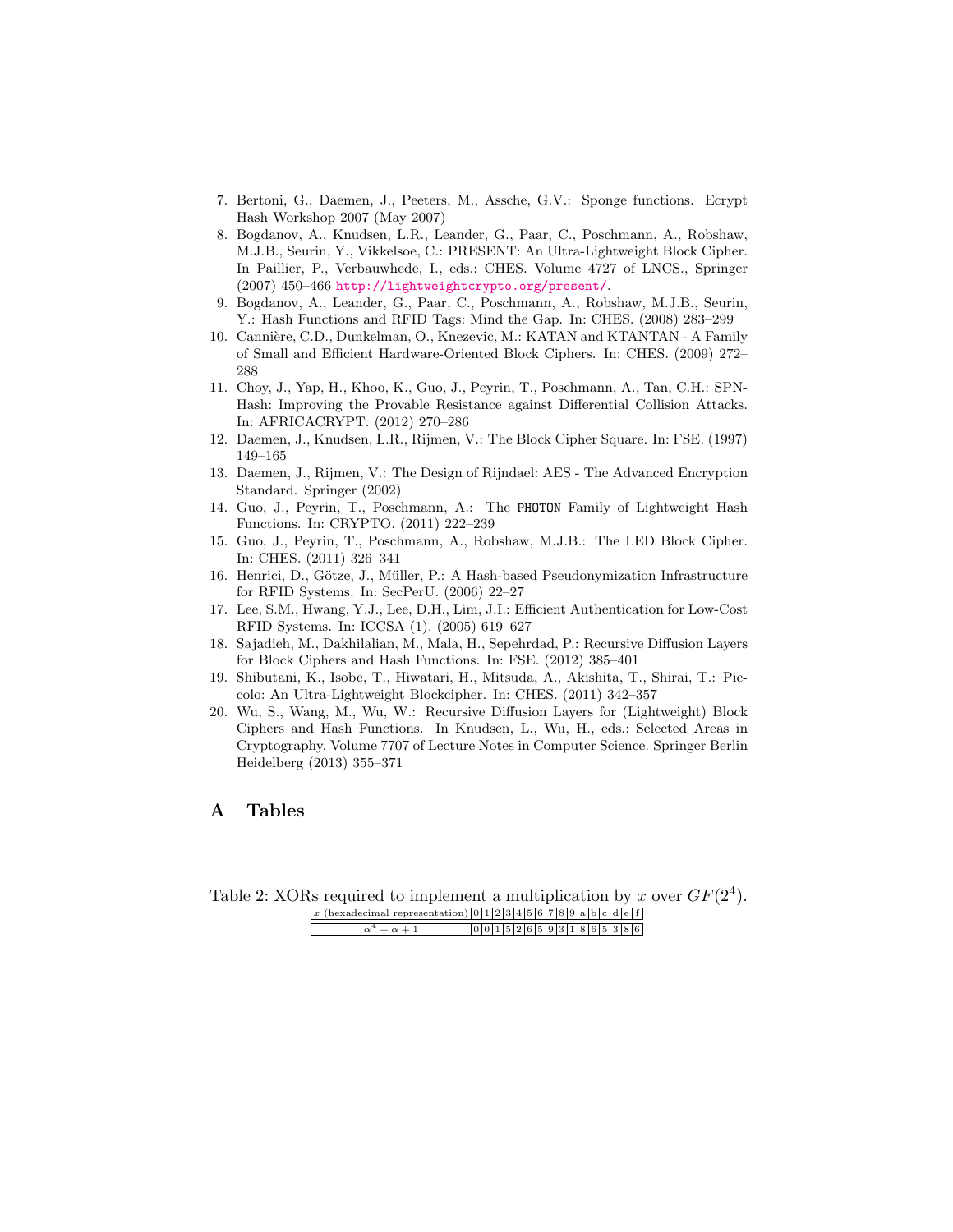<span id="page-18-0"></span>Table 3: Good Circulant Matrices of Size 2  $\times$  2, 4  $\times$  4 and 8  $\times$  8  $\boldsymbol{B}$  denotes the branch number; The "First Row" and the "Last Row" column (in hexadecimal) represents the first row of the circulant matrix and the last row of the serial matrix (as described in Section [4\)](#page-7-0) respectively; A denotes the number of XOR gates needed to implement one row of the circulant matrix and the last row of the serial matrix respectively.

|                                                             |                           | $2 \times 2$       |                         |                                    |                       |  |  |
|-------------------------------------------------------------|---------------------------|--------------------|-------------------------|------------------------------------|-----------------------|--|--|
|                                                             |                           | Circulant matrices |                         | Serial matrices                    |                       |  |  |
| Finite Field                                                | $\boldsymbol{B}$          | First Row          | $\overline{A}$          | Last Row                           | $\overline{A}$        |  |  |
| $GF(2^8), \alpha^8 + \alpha^4 + \alpha^3 + \alpha^2 + 1$    | 3                         | 1,2                | 11                      | 1,2                                | 11                    |  |  |
| $GF(2^4), \alpha^4 + \alpha + 1$                            | 3                         | 1,2                | $\sqrt{5}$              | 1,2                                | $\mathbf 5$           |  |  |
| $GF(2^2), \alpha^2 + \alpha + 1$                            | $\overline{3}$            | 1.2                | 3                       | 1.2                                | 3                     |  |  |
| GF(2)                                                       | $\overline{\overline{3}}$ | $\blacksquare$     | $\blacksquare$          | $\sim$                             | $\omega$              |  |  |
|                                                             |                           |                    |                         |                                    |                       |  |  |
|                                                             |                           | $4 \times 4$       |                         |                                    |                       |  |  |
|                                                             |                           | Circulant matrices |                         | Serial matrices                    |                       |  |  |
| Finite Field                                                | $\boldsymbol{B}$          | First Row          | $\overline{A}$          | Last Row                           | А                     |  |  |
|                                                             | $\overline{5}$            | 1,1,4,8e           | 33                      | 1, 2, 1, 4                         | 33                    |  |  |
| $GF(2^8), \alpha^8 + \alpha^4 + \alpha^3 + \alpha^2 + 1$    | $\overline{4}$            | 1, 1, 1, 0         | 16                      | 1,0,2,1                            | 19                    |  |  |
|                                                             | 3                         | 1,0,0,2            | 11                      | 1, 0, 0, 1                         | 8                     |  |  |
|                                                             | $\overline{5}$            | 1,1,4,9            | 15                      | 2,1,1,4                            | 15                    |  |  |
| $GF(2^4), \alpha^4 + \alpha + 1$                            | $\overline{4}$            | 1, 1, 1, 0         | 8                       | 1,0,2,1                            | $\,9$                 |  |  |
|                                                             | 3                         | 1,0,0,2            | 5                       | 1,0,0,1                            | $\overline{4}$        |  |  |
|                                                             | $\overline{5}$            | τ                  | Ξ                       | T.                                 | Ξ                     |  |  |
| $GF(2^2), \alpha^2 + \alpha + 1$                            | $\overline{4}$            | 1, 1, 1, 0         | $\overline{4}$          | 1,0,2,1                            | $\bf 5$               |  |  |
|                                                             | 3                         | 1,0,0,2            | 3                       | $\frac{1,0,0,1}{1}$                | $\,2$                 |  |  |
|                                                             | $\overline{5}$            | ÷                  | Ξ                       |                                    | Ξ                     |  |  |
| GF(2)                                                       | $\overline{4}$            | 1, 1, 1, 0         | $\,2$                   |                                    | $\blacksquare$        |  |  |
|                                                             | 3                         |                    | $\bar{a}$               | 1,0,0,1                            | $\mathbf{1}$          |  |  |
|                                                             |                           | $8 \times 8$       |                         |                                    |                       |  |  |
|                                                             |                           | Circulant matrices |                         | Serial matrices                    |                       |  |  |
| Finite Field                                                | $\boldsymbol{B}$          | First Row          | $\overline{A}$          | Last Row                           | $\overline{A}$        |  |  |
|                                                             | $\overline{9}$            | 1,1,4,1,8,5,2,9    | 105                     |                                    | $\overline{\ast}$     |  |  |
|                                                             | 8                         | 1,0,1,1,2,2,1,8e   | 57                      | 1, 1, 2, 0, 1, 8d, 2, 1            | 57                    |  |  |
|                                                             | $\overline{7}$            | 1,0,0,1,1,1,2,8e   | 46                      | 1, 1, 2, 1, 0, 0, 1, 8d            | 46                    |  |  |
| $GF(2^8)$ , $\alpha^8 + \alpha^4 + \alpha^3 + \alpha^2 + 1$ | 6                         | 1,0,0,0,1,1,1,2    | 35                      | 1, 1, 0, 0, 1, 1, 2, 0             | 35                    |  |  |
|                                                             | 5                         | 1,0,0,0,0,1,1,2    | 27                      | 1,0,0,1,1,1,0,0                    | 24                    |  |  |
|                                                             | $\overline{4}$            | 1,0,0,0,0,0,1,1    | 16                      | 1,0,0,0,0,1,1,0                    | 16                    |  |  |
|                                                             | 3                         | 1,0,0,0,0,0,0,2    | 11                      | 1,0,0,0,0,0,1,0                    | 8                     |  |  |
|                                                             | $\overline{9}$            |                    | ÷.                      | 2,d,2,4,3,d,5,2                    | 50                    |  |  |
|                                                             | 8                         | 1,0,1,1,2,9,2,1    | 27                      |                                    | $\ast$                |  |  |
|                                                             | 7                         | 1,0,0,1,1,1,2,9    | 22                      | 1,0,2,1,1,1,2,0                    | 22                    |  |  |
| $GF(2^4), \alpha^4 + \alpha + 1$                            | 6                         | 1,0,0,0,1,1,1,2    | 17                      | 1, 1, 0, 0, 1, 1, 2, 0             | 17                    |  |  |
|                                                             | 5                         | 1,0,0,0,0,1,1,2    | 13                      | 1,0,0,1,1,1,0,0                    | 12                    |  |  |
|                                                             | $\overline{4}$            | 1,0,0,0,0,0,1,1    | 8                       | 1,0,0,0,0,1,1,0                    | 8                     |  |  |
|                                                             |                           |                    |                         |                                    |                       |  |  |
|                                                             | 3                         | 1,0,0,0,0,0,0,2    | $\rm 5$                 | 1,0,0,0,0,0,1,0                    | $\overline{4}$        |  |  |
|                                                             | $9 - 8$                   |                    | $\bar{a}$               |                                    | $\omega$              |  |  |
|                                                             | $\scriptstyle{7}$         |                    | $\blacksquare$          | 2,1,0,3,1,2,0,1                    | 13                    |  |  |
|                                                             | 6                         | 1,0,0,0,1,1,1,2    | $\boldsymbol{9}$        | 1,0,0,1,1,1,0,2                    | $\overline{9}$        |  |  |
| $GF(2^2), \alpha^2 + \alpha + 1$                            | $\bf 5$                   | 1,0,0,0,0,1,1,2    | $\overline{7}$          | 1,0,0,1,1,1,0,0                    | 6                     |  |  |
|                                                             | $\overline{4}$            | 1,0,0,0,0,0,1,1    | $\overline{4}$          | 1,0,0,0,0,1,1,0                    | $\bf{4}$              |  |  |
|                                                             | 3                         | 1,0,0,0,0,0,0,2    | 3                       | 1,0,0,0,0,0,1,0                    | $\sqrt{2}$            |  |  |
|                                                             | $9 - 6$                   |                    | $\equiv$                |                                    | Ξ                     |  |  |
| GF(2)                                                       | 5                         |                    |                         | 1,0,0,1,1,1,0,0                    | $\,3$                 |  |  |
|                                                             | $\overline{4}$<br>3       | 1,0,0,0,0,0,1,1    | $\,2$<br>$\blacksquare$ | 1,0,0,0,0,1,1,0<br>1,0,0,0,0,0,1,0 | $\,2$<br>$\mathbf{1}$ |  |  |